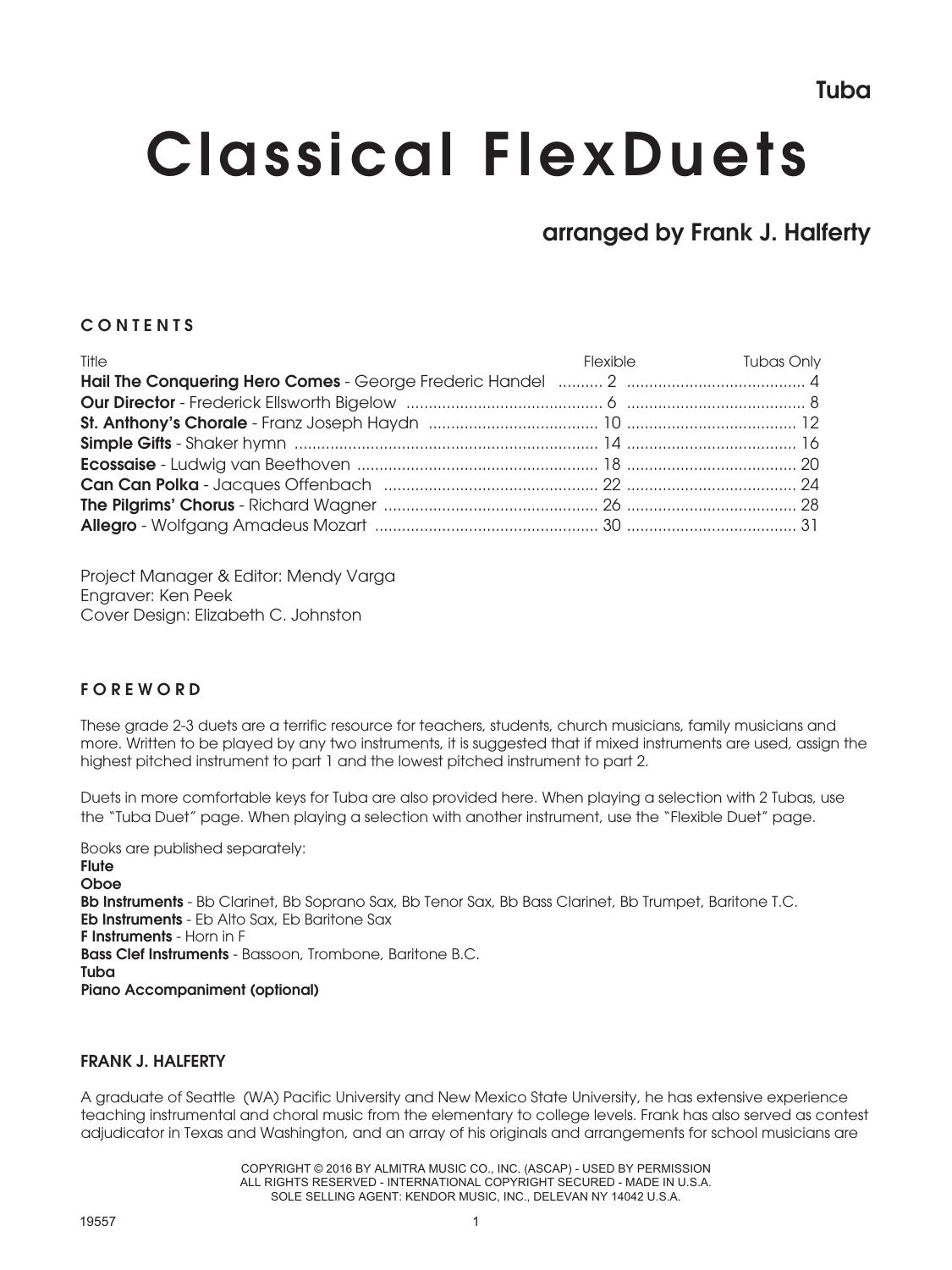## **Hail The Conquering Hero Comes**

Flexible Duet

**(from Judas Maccabeus)**

**by George Frederic Handel** *arranged by Frank J. Halferty* duration 1:40









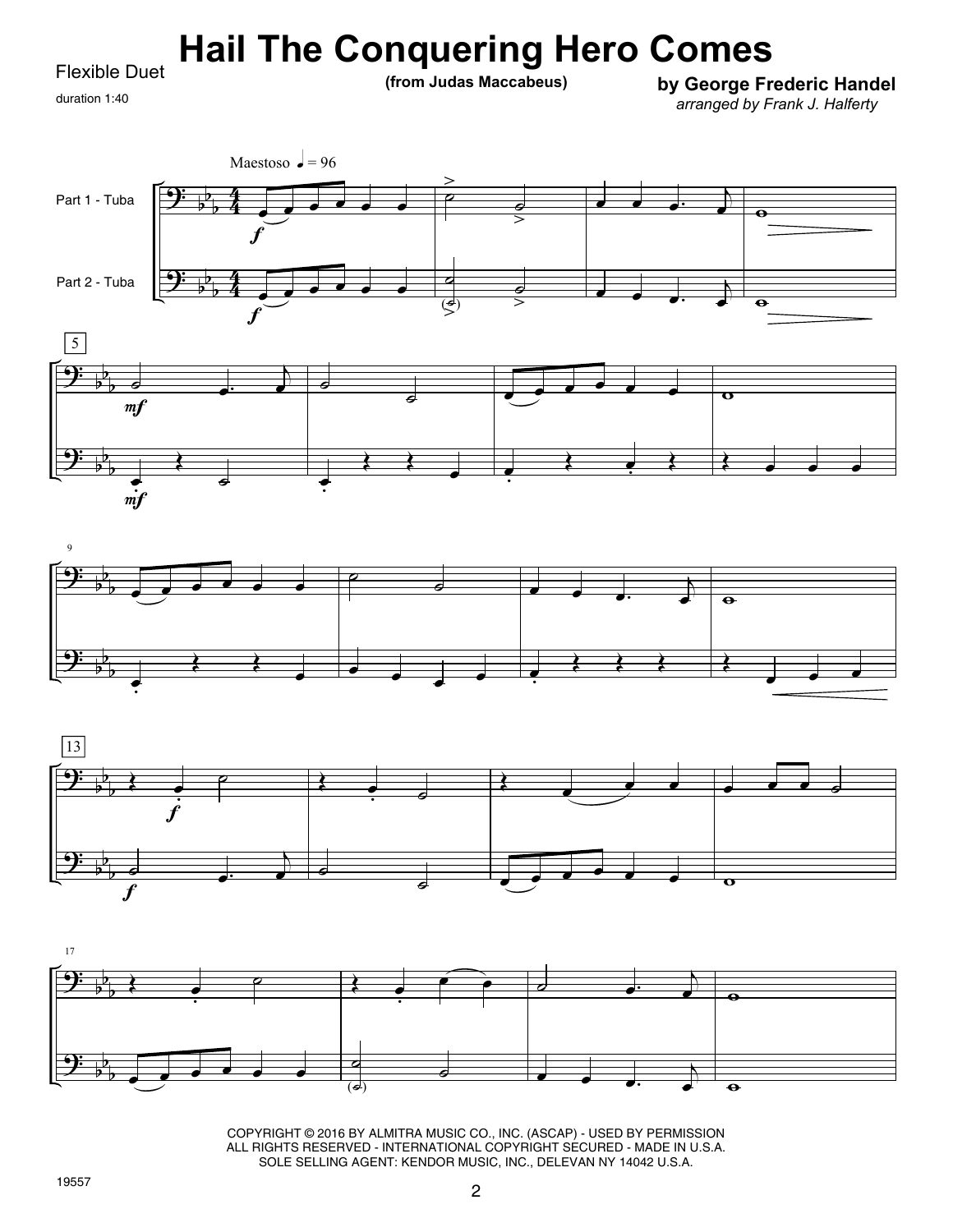









 $\frac{19557}{3}$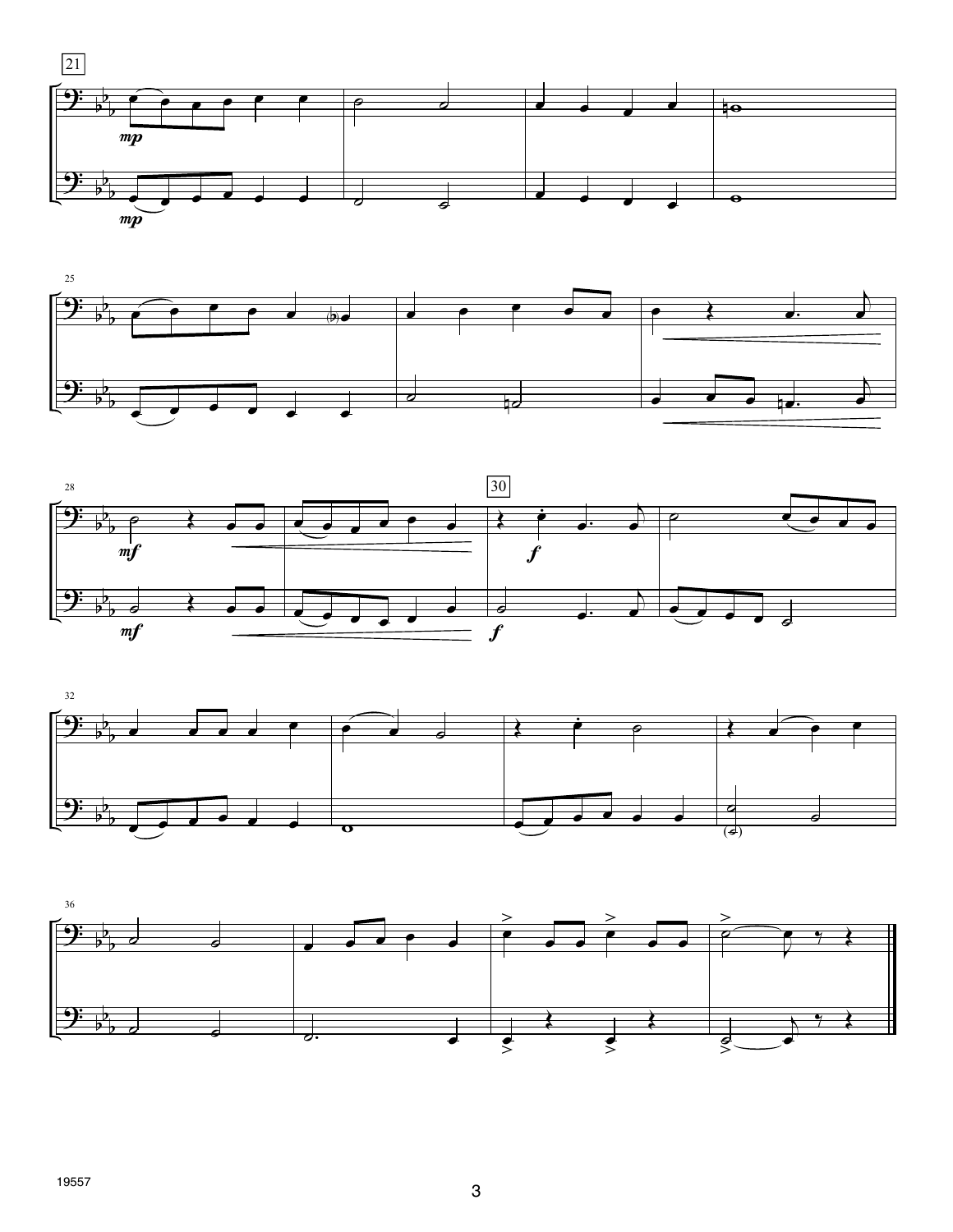**Hail The Conquering Hero Comes**<br>
(from Judas Maccabeus) by George Fr

Tuba Duet

**by George Frederic Handel** *arranged by Frank J. Halferty* duration 1:40









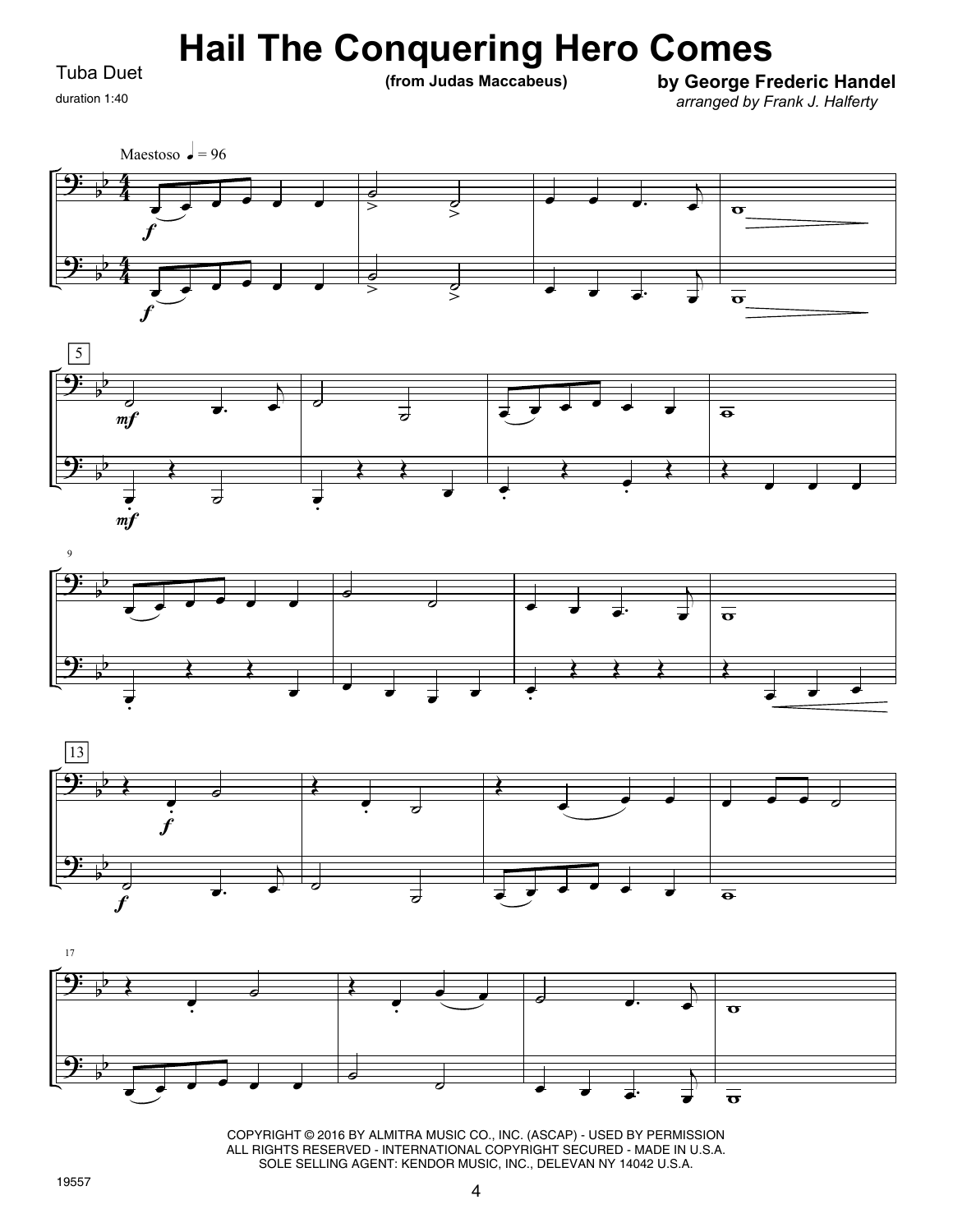







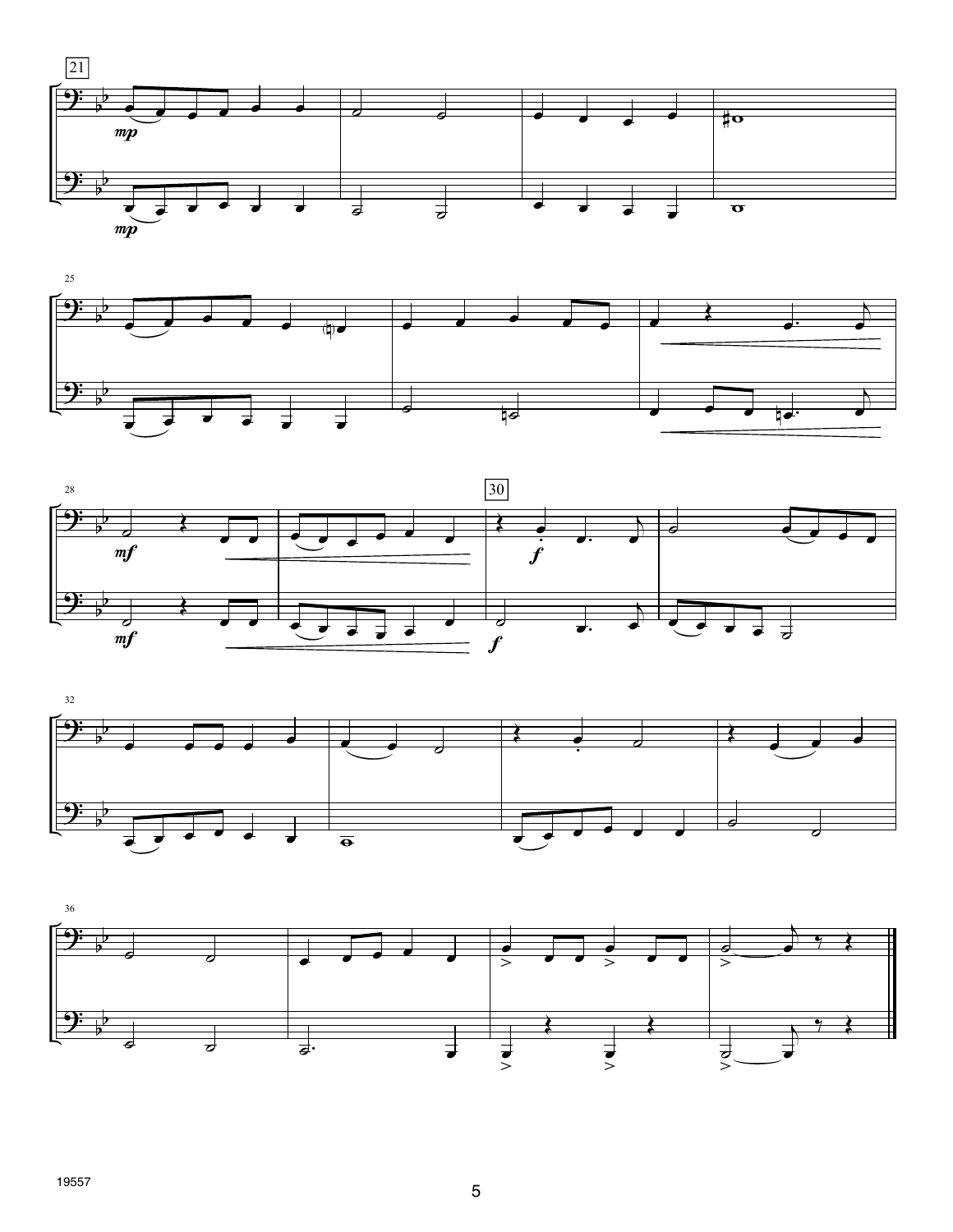Flexible Duet

duration 1:15

**by Frederick Ellsworth Bigelow** *arranged by Frank J. Halferty*



**Our Director (Trio)**







<u>.</u> <u>.</u> b b b b b b 17  $\overline{\phantom{aa}}$ œ.  $\overrightarrow{e}$ . **e: ∴e**.  $\overrightarrow{e}$  .  $\overrightarrow{e}$  . œ  $\sharp$ œ œ  $\mathcal{L}$ œ œ  $\frac{1}{2}$  $\frac{1}{\sqrt{2}}$  $\overline{A}$ œ  $\overline{\phantom{a}}$  $\overline{A}$ œ  $\frac{1}{1}$  $\frac{1}{2}$   $\frac{1}{2}$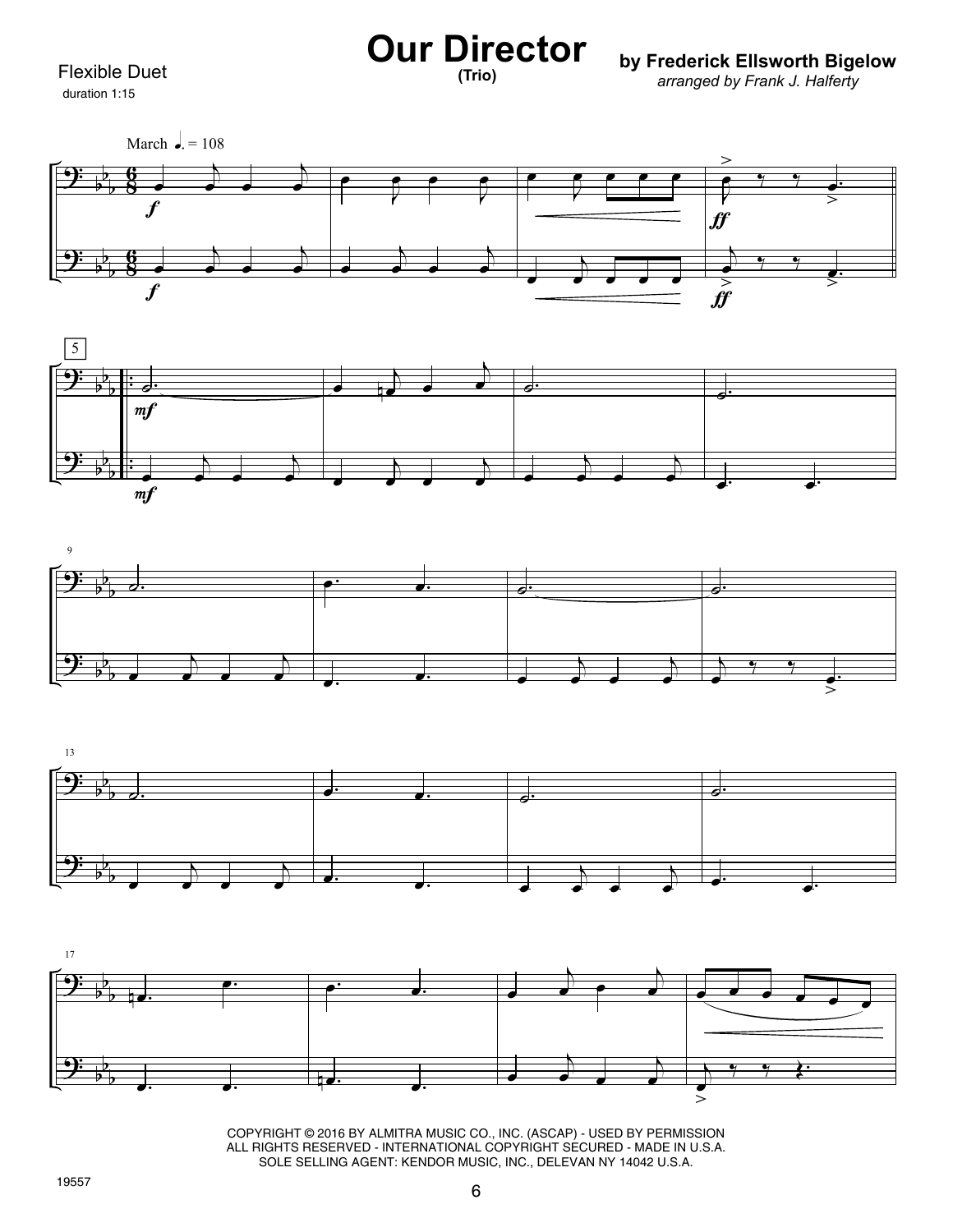





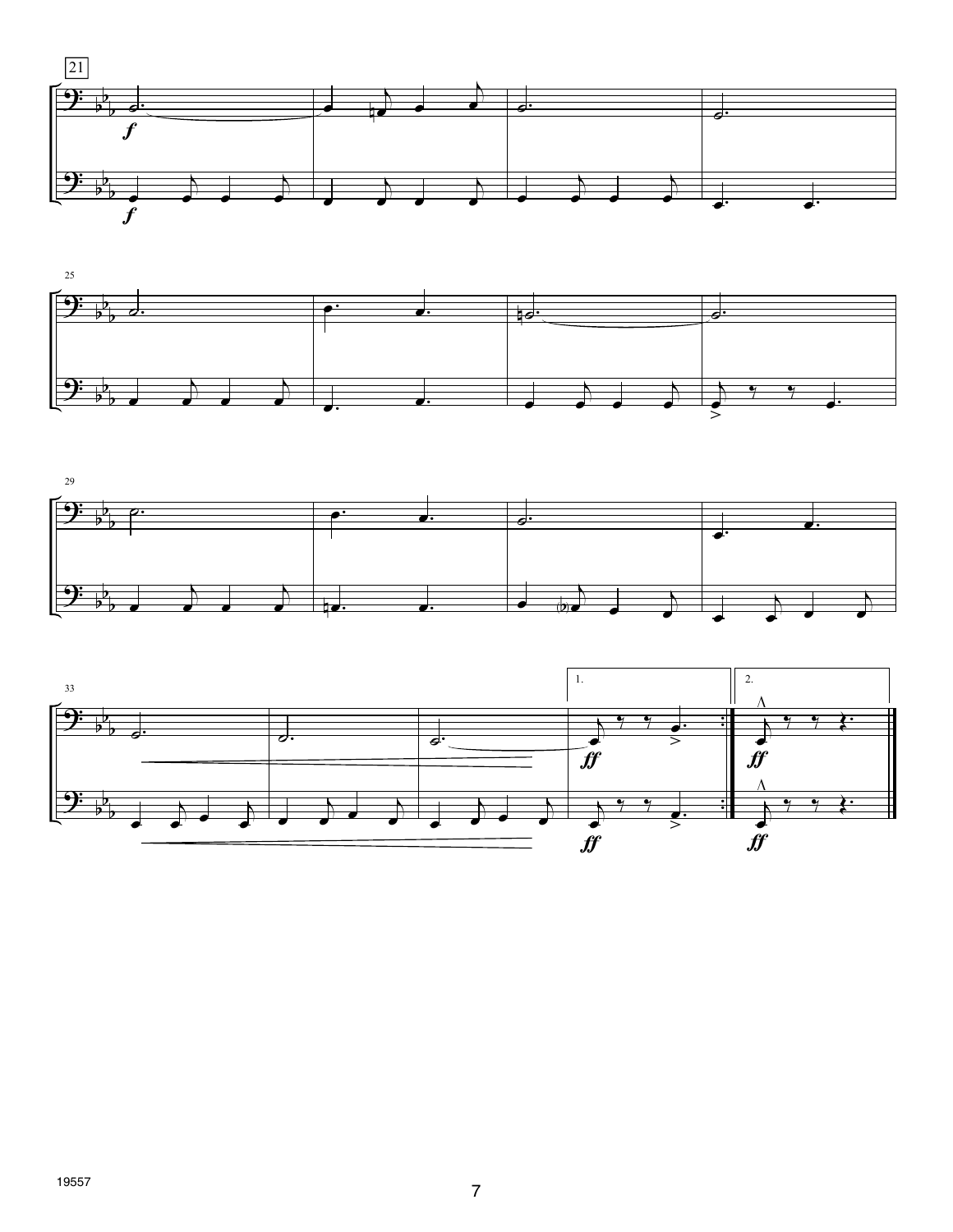duration 1:15

### **(Trio)** *arranged by Frank J. Halferty* Tuba Duet **by Frederick Ellsworth Bigelow**<br>arranged by Frank J. Halferty



**Our Director**





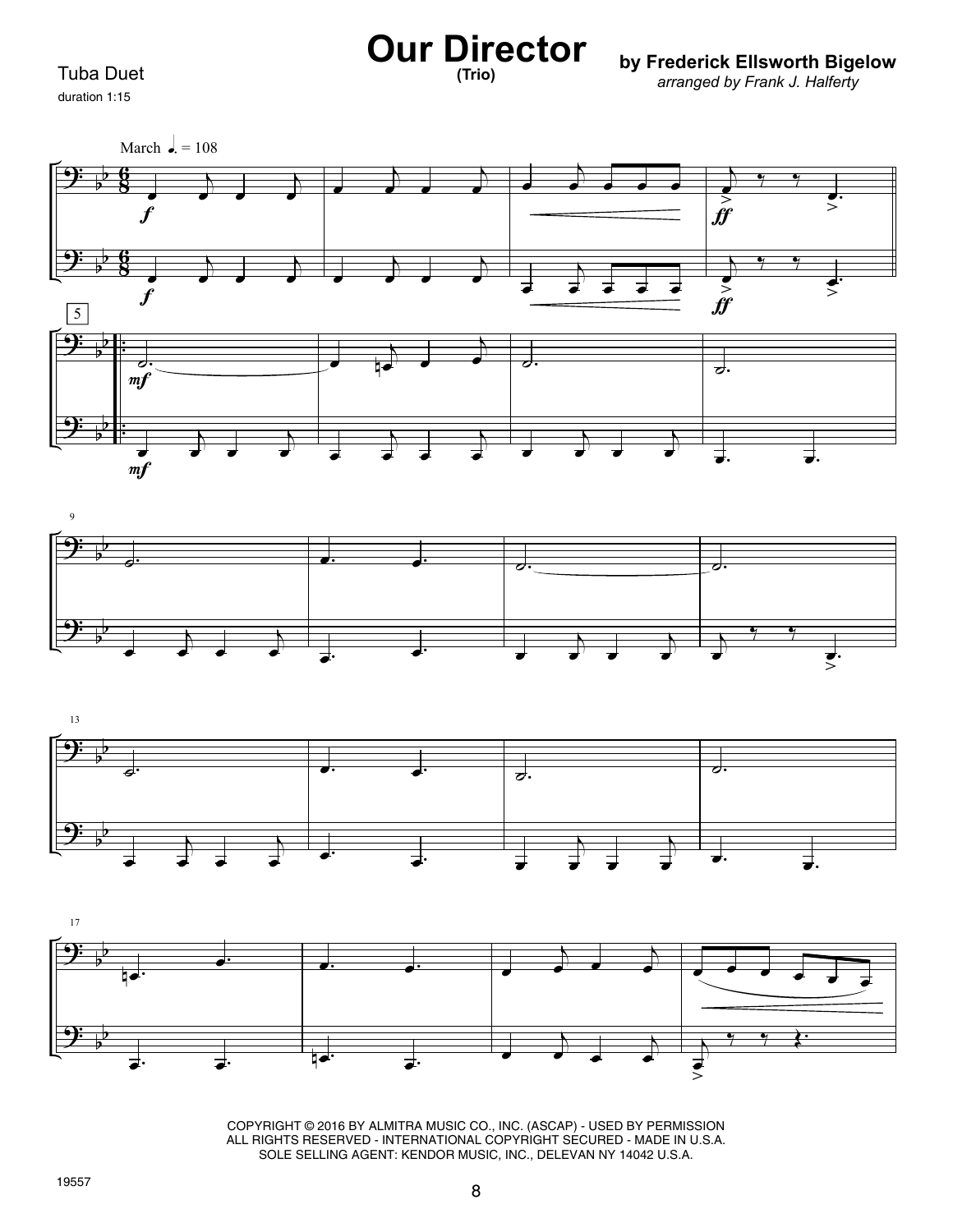





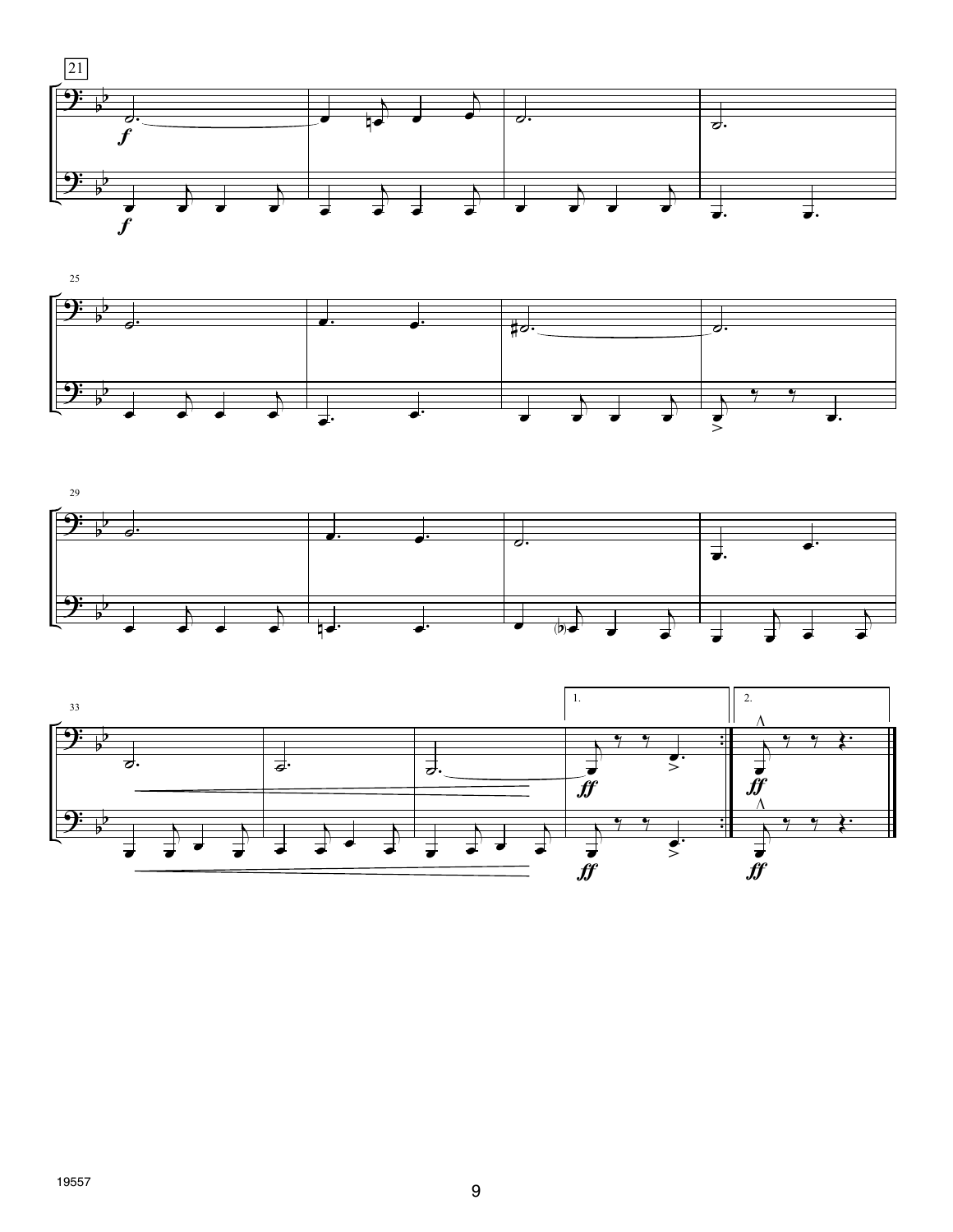### Flexible Duet

duration 1:50

## **St. Anthony's Chorale by Franz Joseph Haydn**

*arranged by Frank J. Halferty*







13



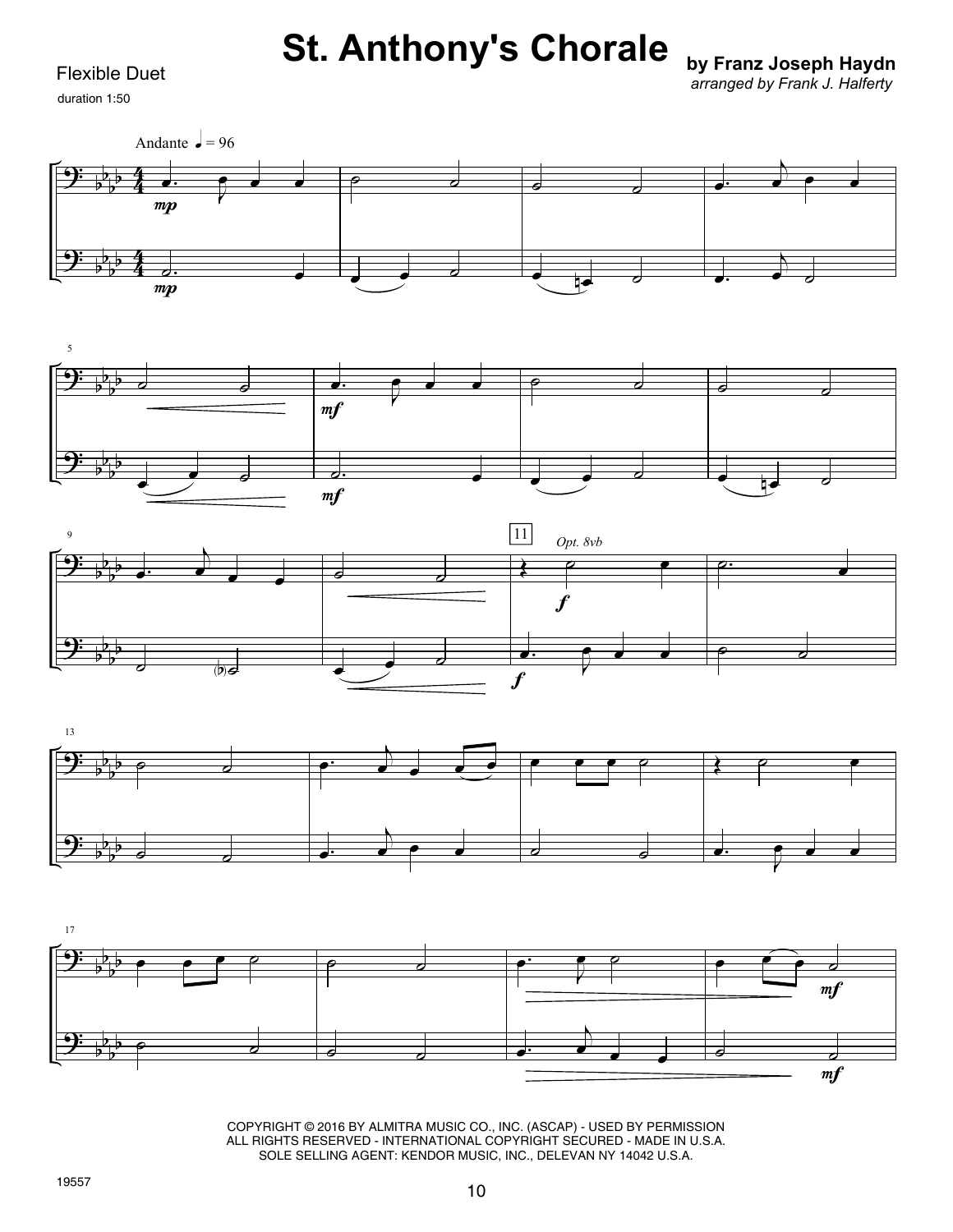









? <u>.</u>  $\frac{1}{2}$  $\frac{1}{2}$ b b b b 41 œ. J œ œ œ œ.  $\overline{A}$  $\frac{1}{2}$  $\frac{1}{mp}$ œ.  $\mathcal{F}$  $\frac{1}{\sqrt{2}}$ œ œ. **H**  $\frac{1}{\sqrt{2}}$ œ *rit. rit.*  $\overline{\phantom{a}}$  $\overline{a}$  $\overline{\phantom{a}}$  $\overline{\phantom{a}}$ Ó  $\overline{\phantom{a}}$ Ó  $\vec{p}$  $\frac{1}{p}$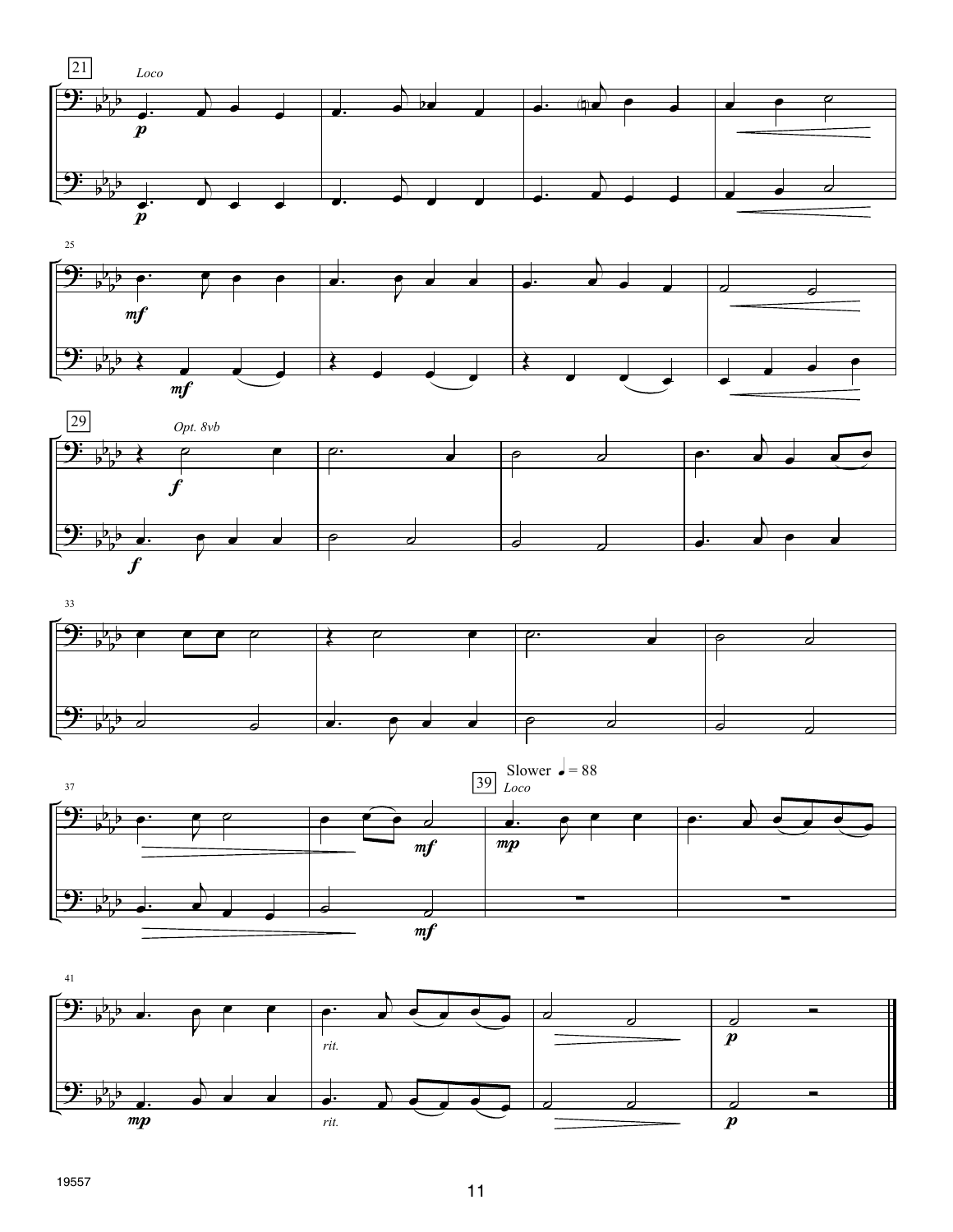duration 1:50







13



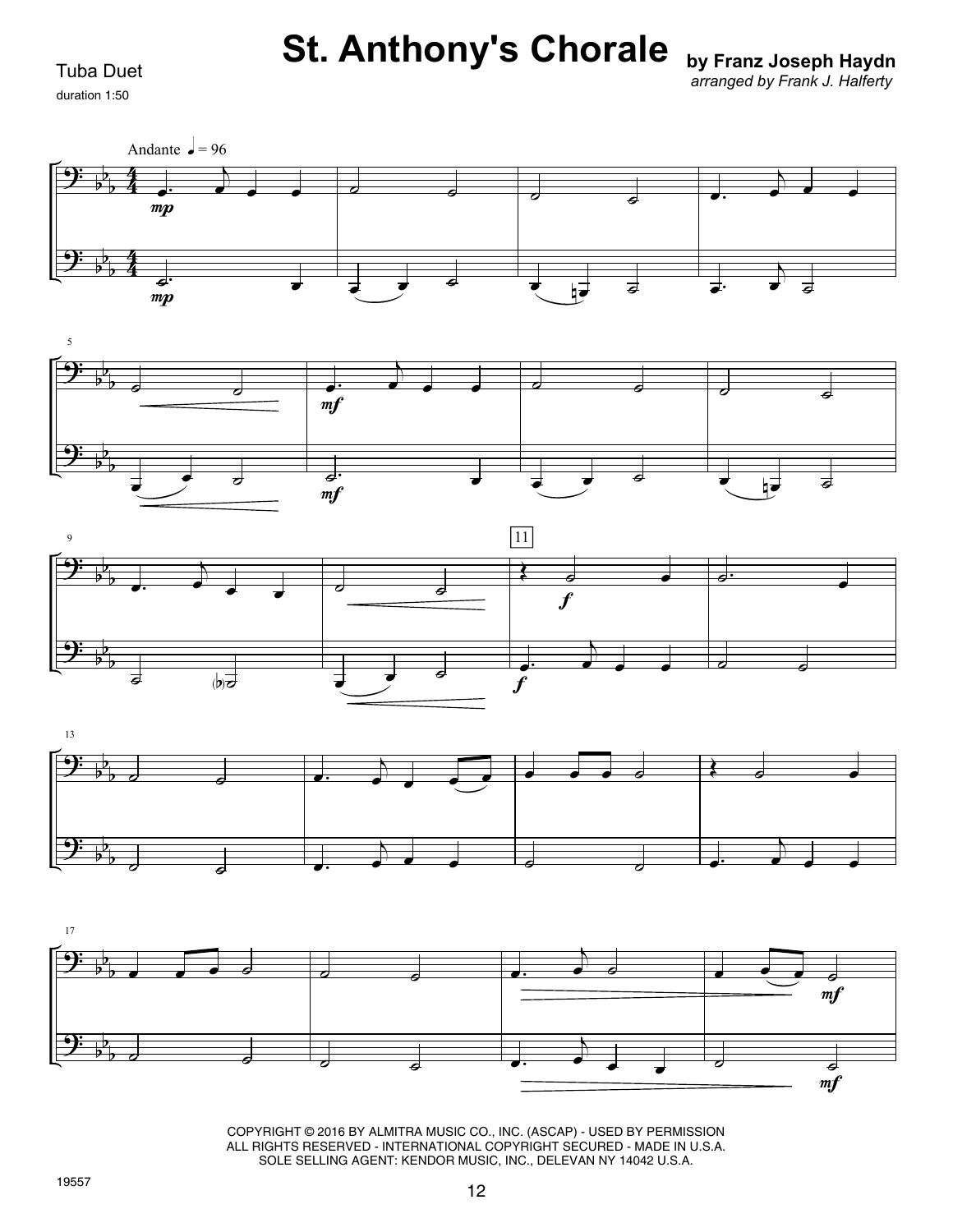









? <u>. </u>  $\frac{1}{2}$ b b b b 41 œ. **H**  $\overrightarrow{\cdot}$ œ.  $\overline{A}$  $\overrightarrow{r}$  $\bar{p}$  $\overline{\phantom{a}}$  $\overline{h}$  $\frac{1}{\sqrt{2}}$ œ œ. *rit.*  $\overline{h}$  $\frac{1}{e}$   $\frac{1}{e}$   $\frac{1}{e}$   $\frac{1}{e}$ œ *rit.*  $\exists$ す **<u></u>** ˙ Ó  $\exists$ Ó  $\bar{p}$  $\vec{p}$ 

 $19557$  19557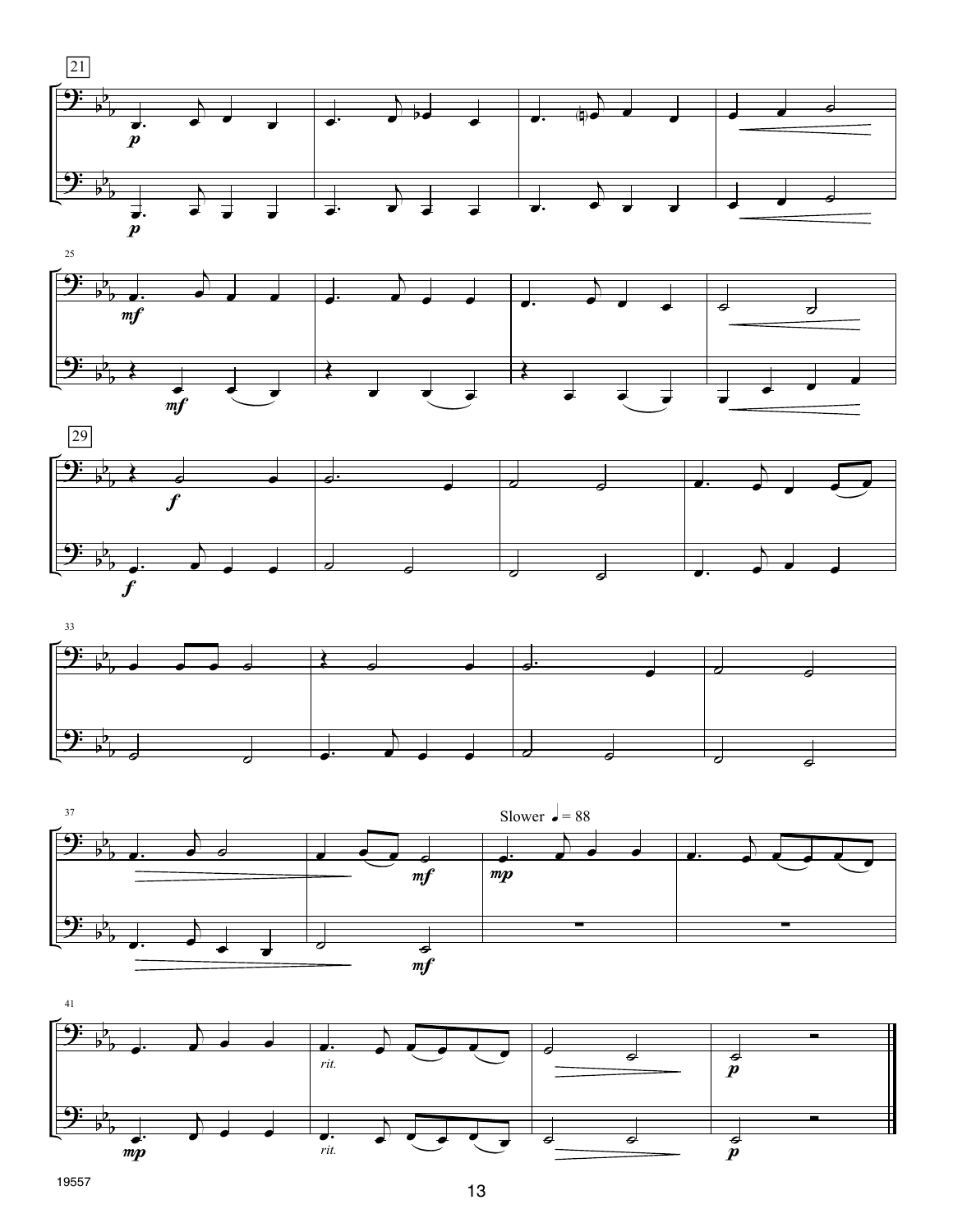## **Simple Gifts** Shaker hymn

*arranged by Frank J. Halferty*

### Flexible Duet

duration 1:50

Andante  $\epsilon = 88$ 











COPYRIGHT © 2016 BY ALMITRA MUSIC CO., INC. (ASCAP) - USED BY PERMISSION ALL RIGHTS RESERVED - INTERNATIONAL COPYRIGHT SECURED - MADE IN U.S.A. SOLE SELLING AGENT: KENDOR MUSIC, INC., DELEVAN NY 14042 U.S.A.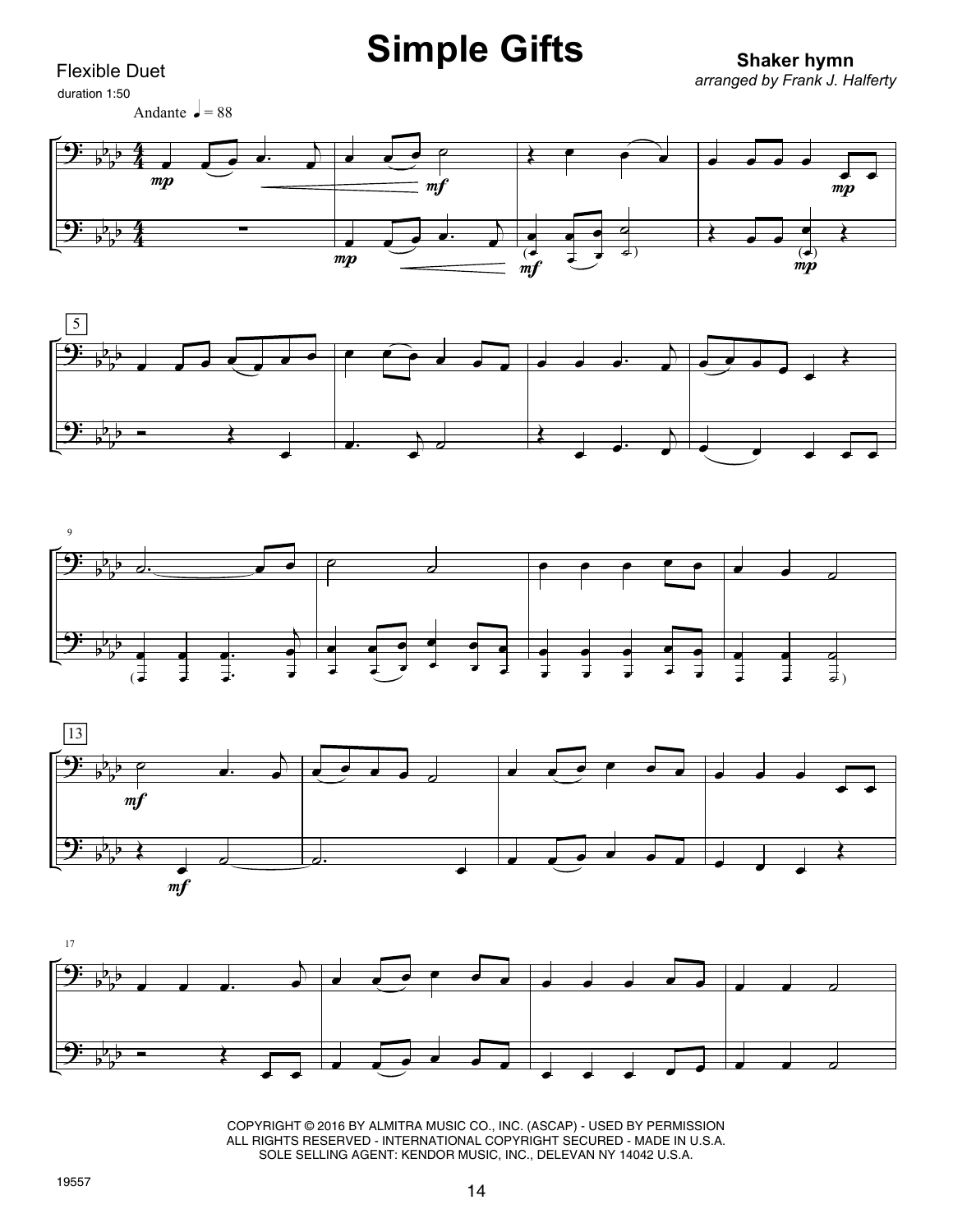







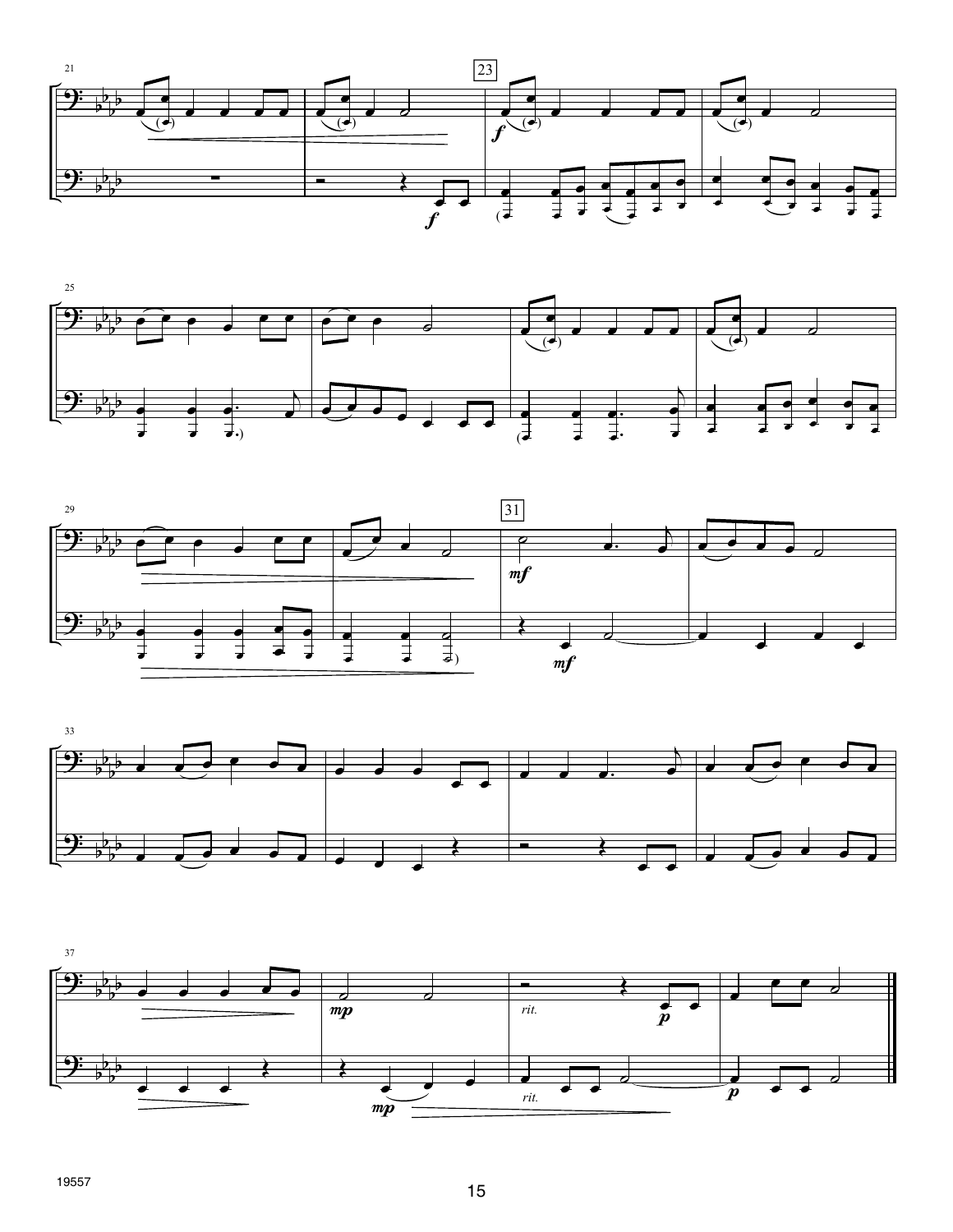## **Simple Gifts Shaker hymn**

*arranged by Frank J. Halferty*

### Tuba Duet

duration 1:50









<u>. </u> <u>. </u> b b b  $\overline{\mathbf{p}}$ b b 17  $\overrightarrow{e}$  $\overline{A}$ œ  $\overline{\mathcal{L}}$ ਵ⊟<br>ਵ⊥  $\overline{e}$   $\overline{e}$   $\overline{e}$   $\overline{e}$   $\overline{e}$   $\overline{e}$   $\overline{e}$  $\overline{e}$   $\overline{e}$   $\overline{e}$   $\overline{e}$   $\overline{e}$   $\overline{e}$   $\overline{e}$ œ œ œ œ œ  $\frac{1}{e}$   $\frac{1}{e}$   $\frac{1}{e}$   $\frac{1}{e}$   $\frac{1}{e}$   $\frac{1}{e}$  $\bullet$   $\bullet$   $\bullet$  $\bullet$   $\bullet$   $\bullet$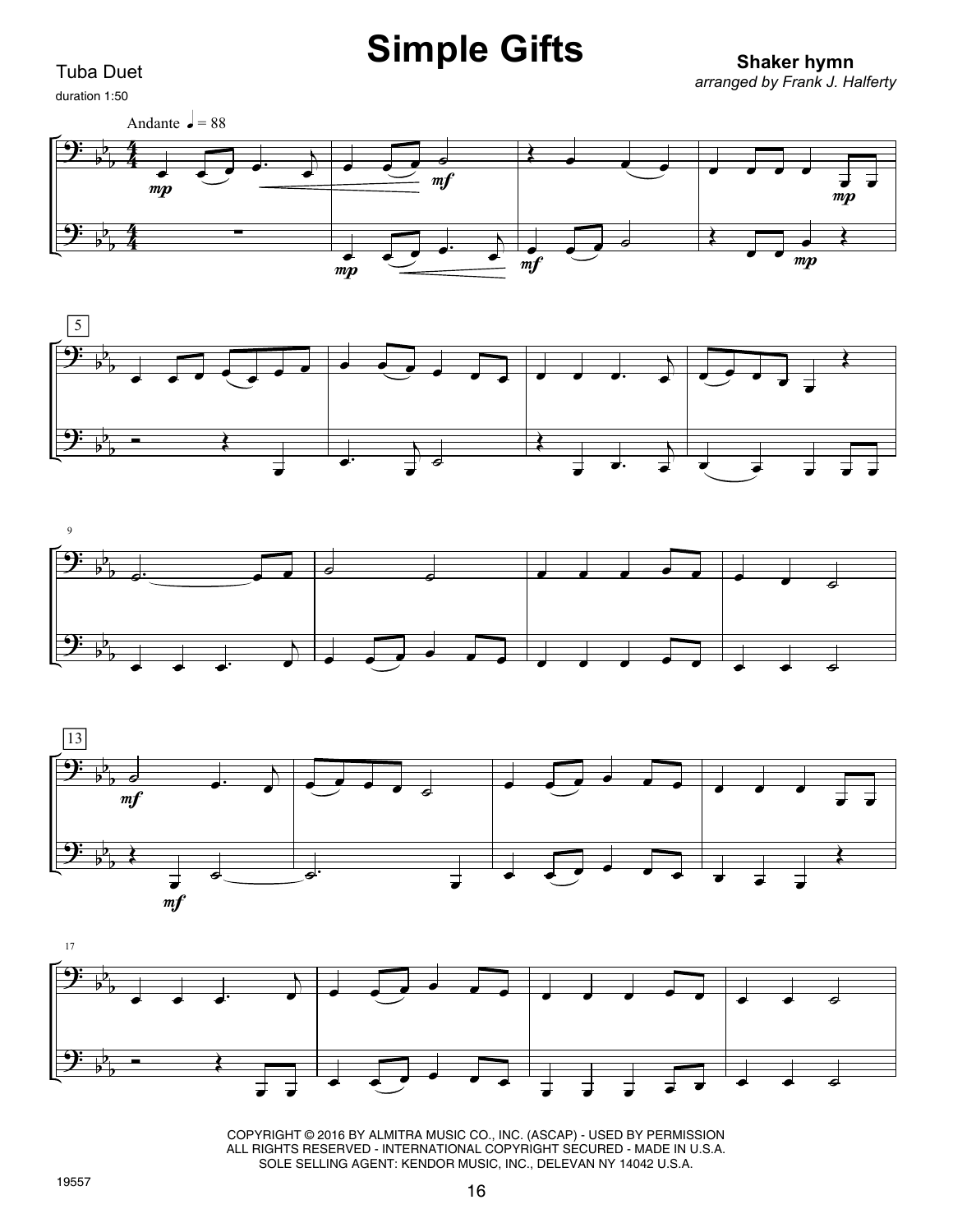







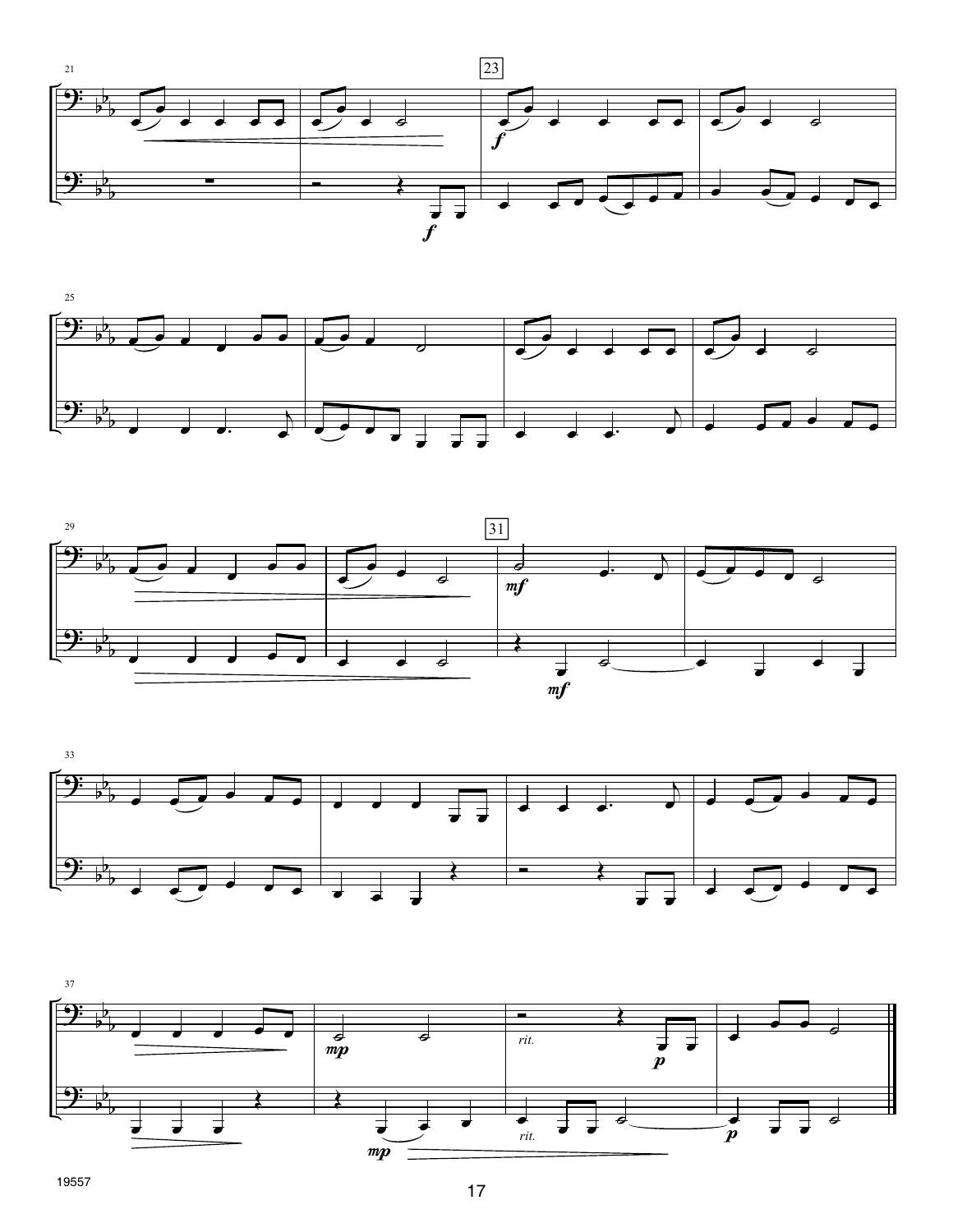## **Ecossaise by Ludwig van Beethoven**

*arranged by Frank J. Halferty*











COPYRIGHT © 2016 BY ALMITRA MUSIC CO., INC. (ASCAP) - USED BY PERMISSION ALL RIGHTS RESERVED - INTERNATIONAL COPYRIGHT SECURED - MADE IN U.S.A. SOLE SELLING AGENT: KENDOR MUSIC, INC., DELEVAN NY 14042 U.S.A.

Flexible Duet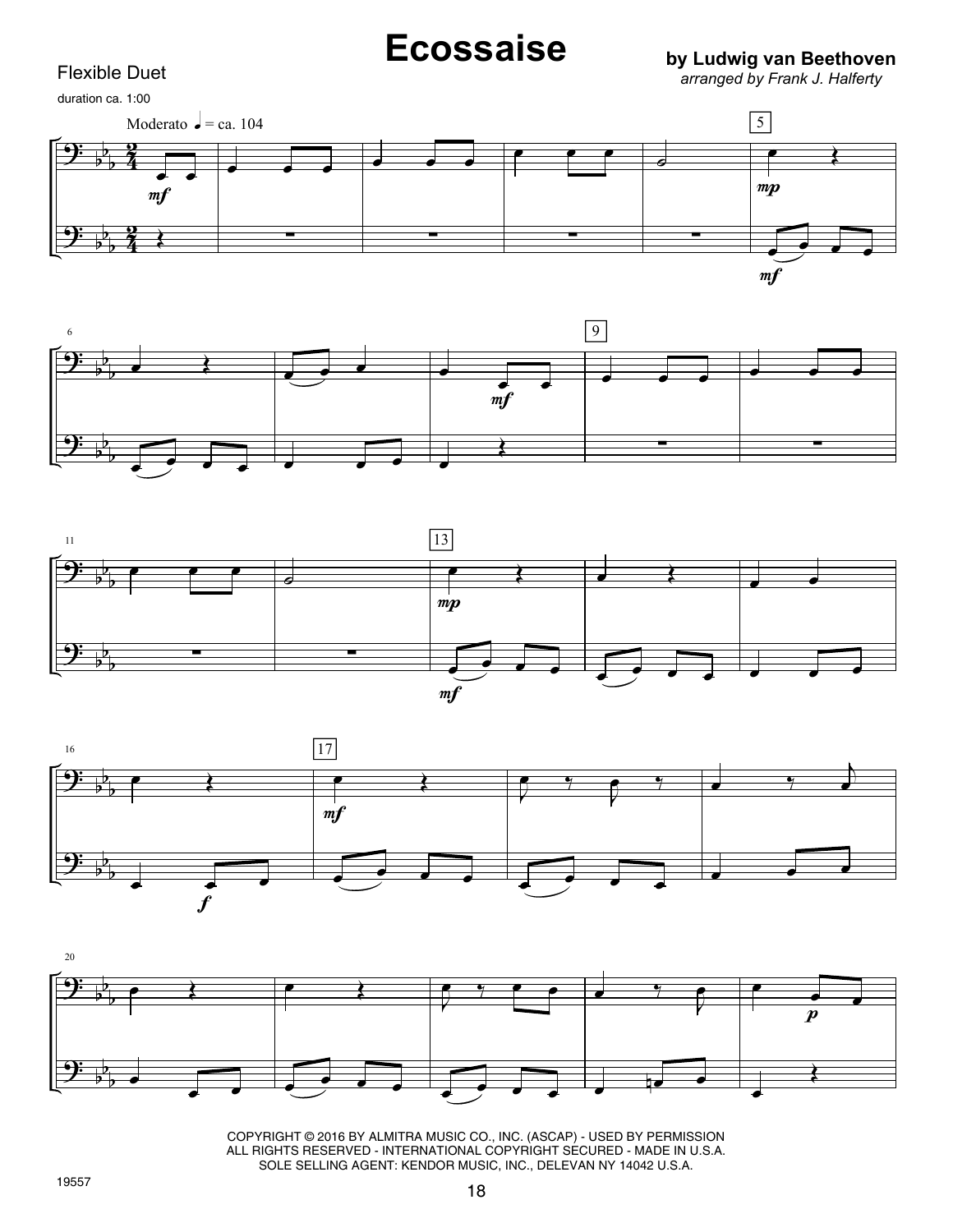







<u>. </u> <u>. </u> b b b b b b 44  $\exists$  $\overline{\bullet}$ œ œ œ œ  $\frac{1}{2}$ œ œ œ  $\bigcirc$  $\overline{\phantom{a}}$  $\frac{1}{\sqrt{2}}$ *rit. rit.*  $\overrightarrow{e}$ œ Œ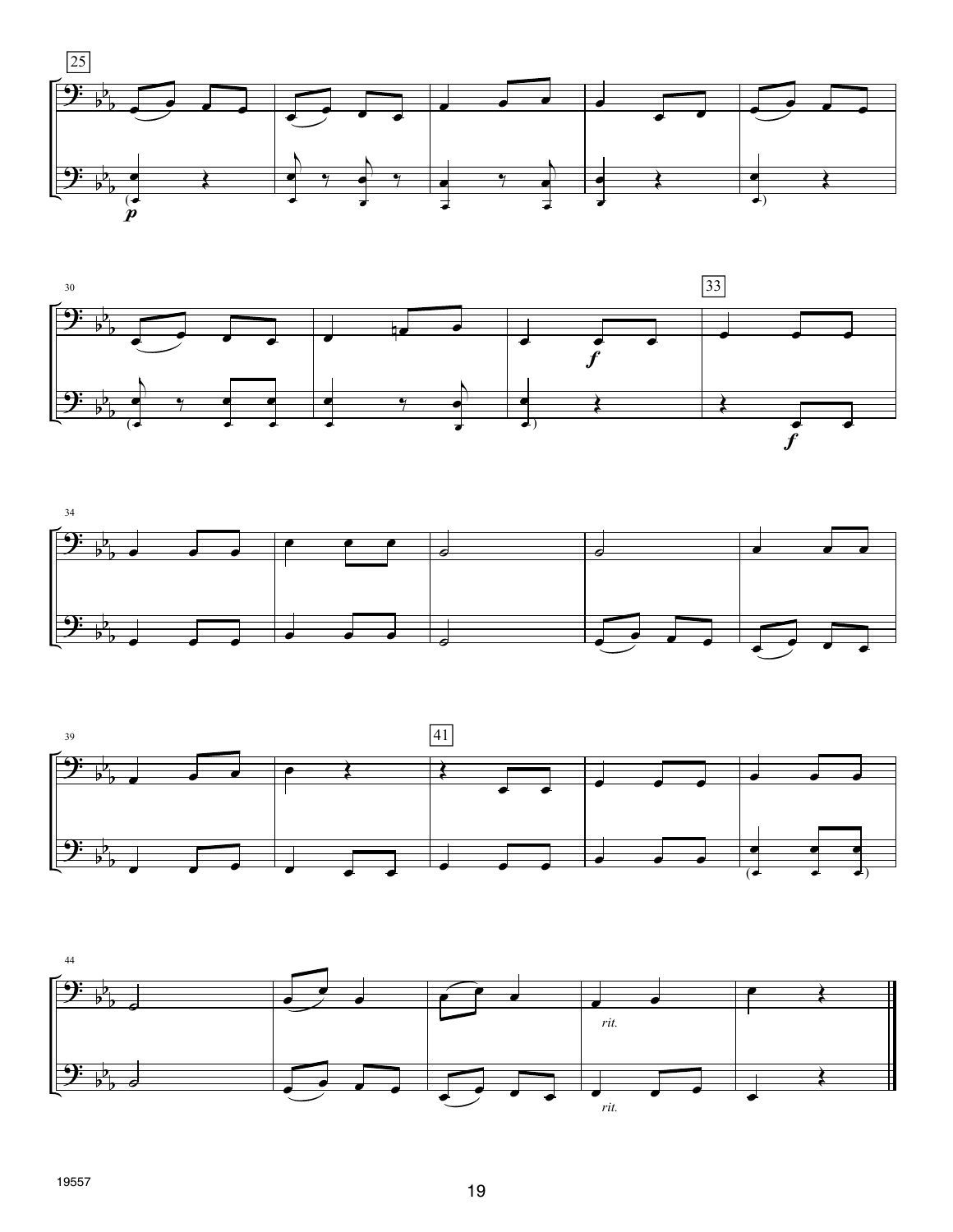## **Ecossaise by Ludwig van Beethoven**

*arranged by Frank J. Halferty*









<u>.</u> <u>.</u> b b b b 20 œ Œ œ  $\overrightarrow{•}$ œ Œ ∕ Q⊥l  $\overrightarrow{e}$  $\overline{A}$ œ  $\frac{1}{\sqrt{2}}$  $\overline{\cdot}$ œ  $\begin{array}{c|c|c|c} \hline \textbf{1} & \textbf{1} & \textbf{1} & \textbf{1} \\ \hline \textbf{2} & \textbf{3} & \textbf{1} & \textbf{1} & \textbf{1} \\ \hline \textbf{3} & \textbf{1} & \textbf{1} & \textbf{1} & \textbf{1} \\ \hline \end{array}$ œ  $\frac{1}{\sqrt{2}}$  $\overline{A}$ œ œ  $\frac{1}{\sqrt{2}}$ œ  $\frac{1}{\bullet}$ œ  $\overline{\blacklozenge}$  $\boldsymbol{p}$ 

> COPYRIGHT © 2016 BY ALMITRA MUSIC CO., INC. (ASCAP) - USED BY PERMISSION ALL RIGHTS RESERVED - INTERNATIONAL COPYRIGHT SECURED - MADE IN U.S.A. SOLE SELLING AGENT: KENDOR MUSIC, INC., DELEVAN NY 14042 U.S.A.

Tuba Duet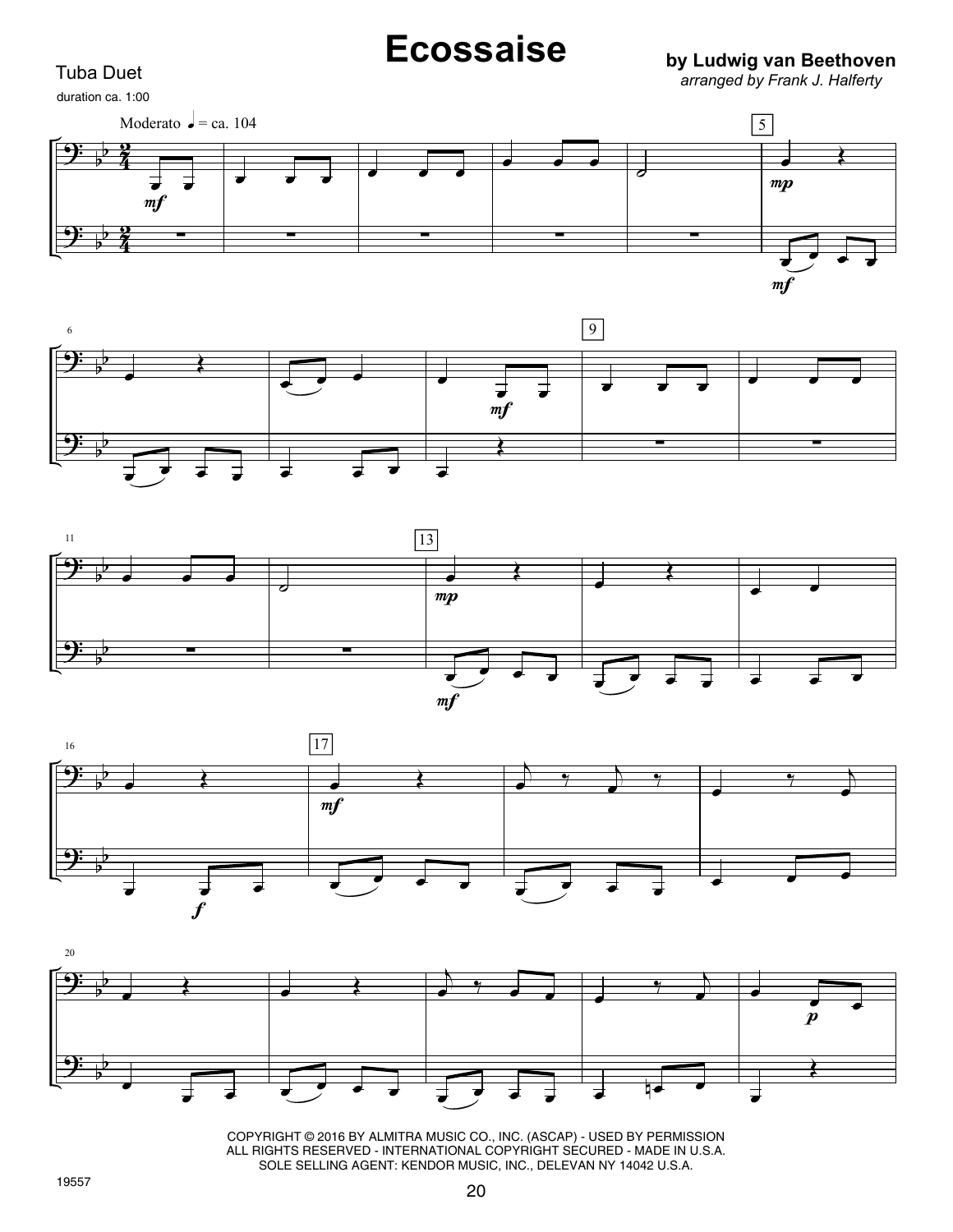







<u>.</u> <u>. </u> b b b b 44  $\overline{\phantom{a}}$  $\mathbf{d}$  .  $\bigoplus$ œ  $\frac{1}{\sqrt{1-\frac{1}{\sqrt{1-\frac{1}{\sqrt{1-\frac{1}{\sqrt{1-\frac{1}{\sqrt{1-\frac{1}{\sqrt{1-\frac{1}{\sqrt{1-\frac{1}{\sqrt{1-\frac{1}{\sqrt{1-\frac{1}{\sqrt{1-\frac{1}{\sqrt{1-\frac{1}{\sqrt{1-\frac{1}{\sqrt{1-\frac{1}{\sqrt{1-\frac{1}{\sqrt{1-\frac{1}{\sqrt{1-\frac{1}{\sqrt{1-\frac{1}{\sqrt{1-\frac{1}{\sqrt{1-\frac{1}{\sqrt{1-\frac{1}{\sqrt{1-\frac{1}{\sqrt{1-\frac{1}{\sqrt{1-\frac{1}{\sqrt{1-\frac{1$ œ œ œ  $\begin{array}{c} \bullet \rightarrow \\ \bullet \rightarrow \\ \bullet \end{array}$ œ œ *rit.*  $\frac{1}{\sqrt{2}}$ *rit.*  $\overrightarrow{a}$ œ Œ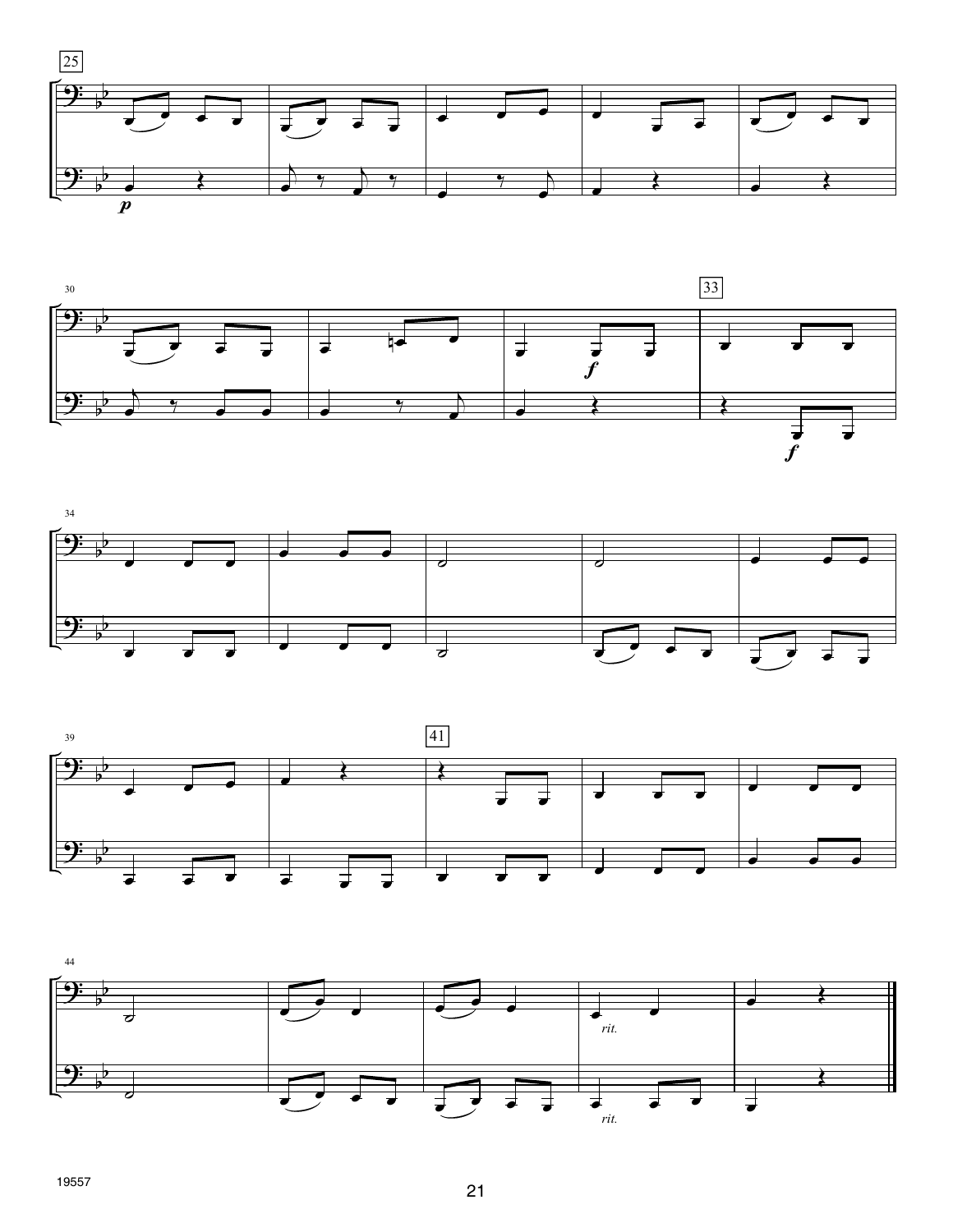Flexible Duet

duration ca. 1:15

**Can Can Polka (from Gaîté Parisienne)**

**by Jacques Offenbach** *arranged by Frank J. Halferty*









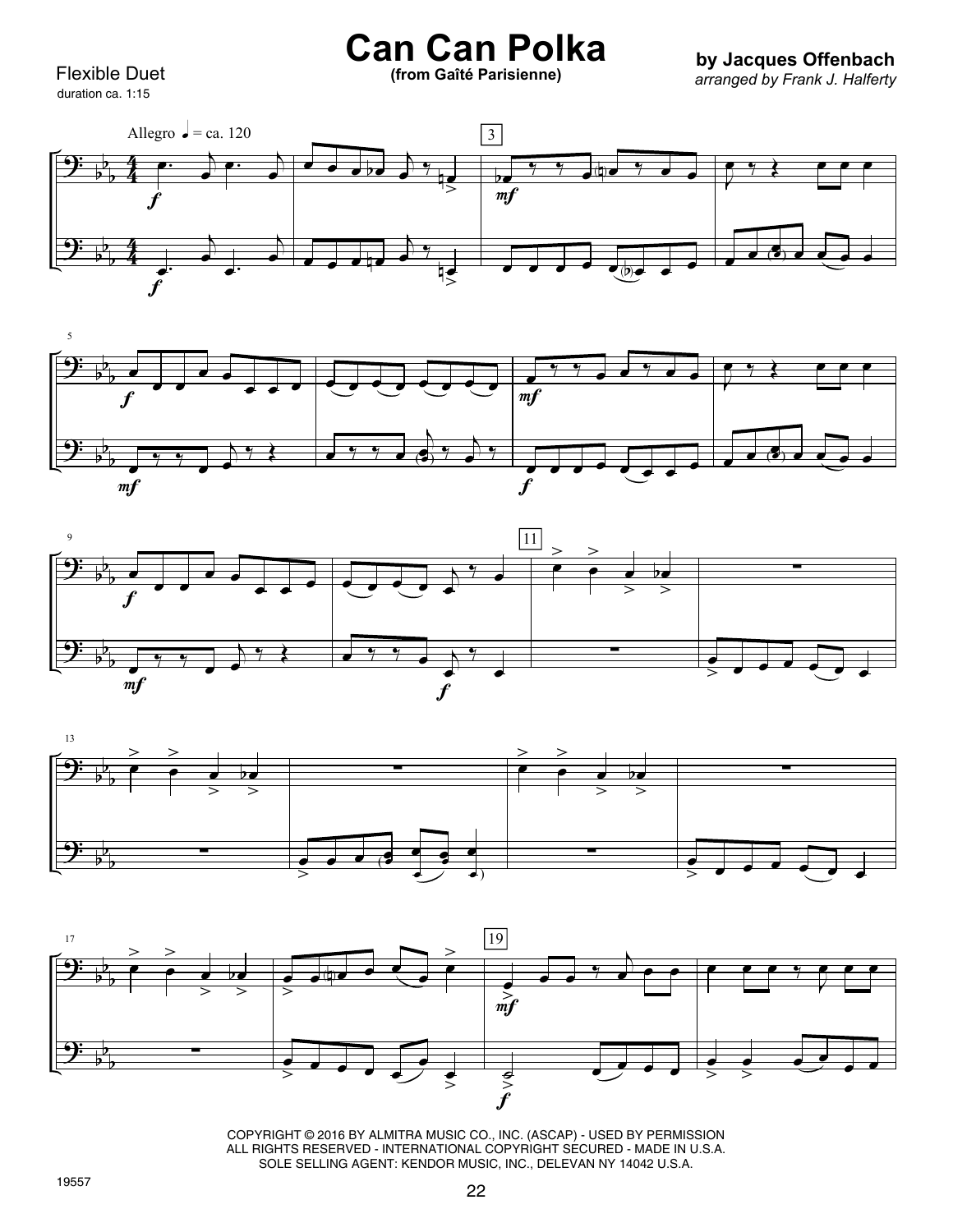







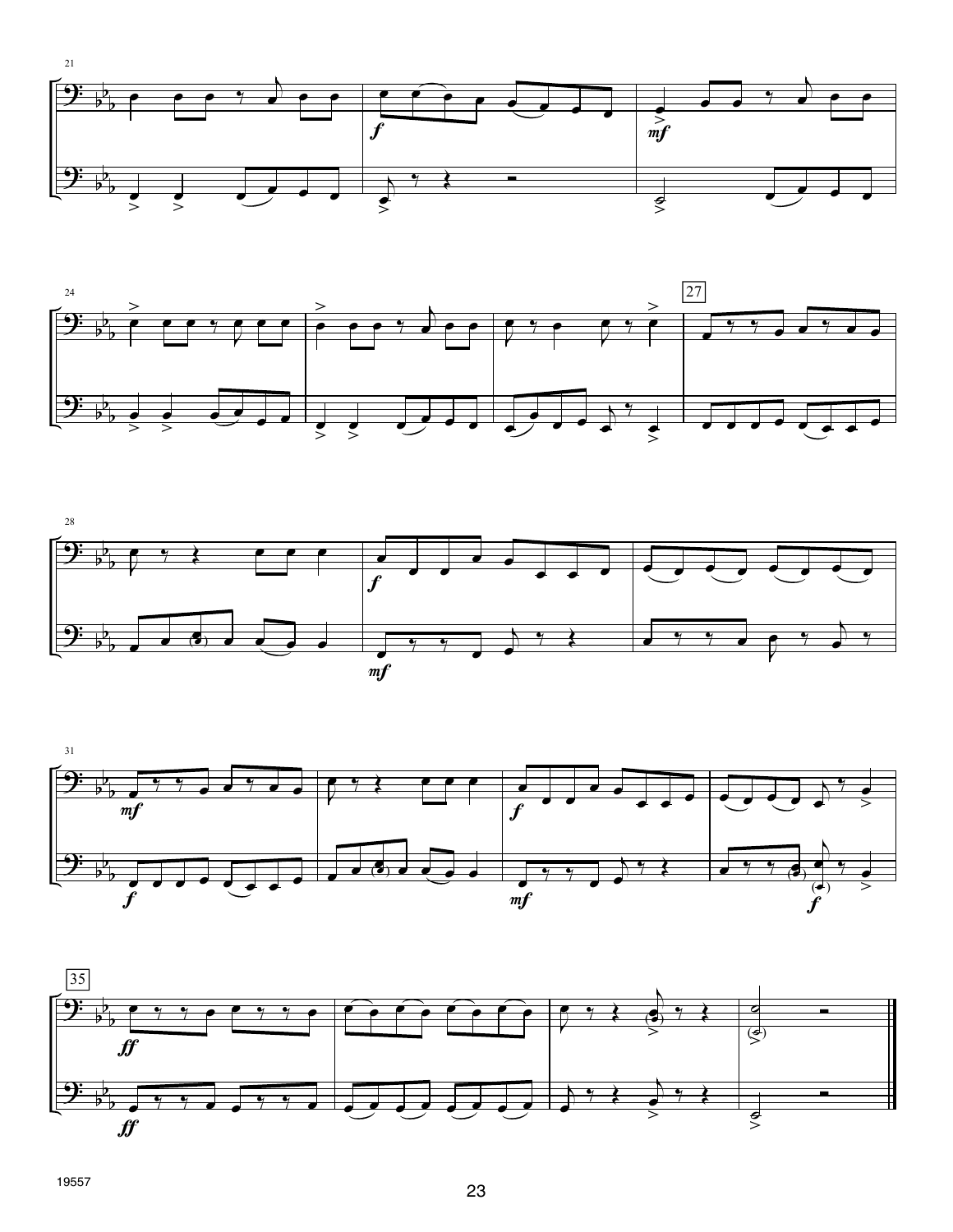## **Can Can Polka**

**by Jacques Offenbach** *arranged by Frank J. Halferty*

duration ca. 1:15 Tuba Duet

**(from Gaîté Parisienne)**









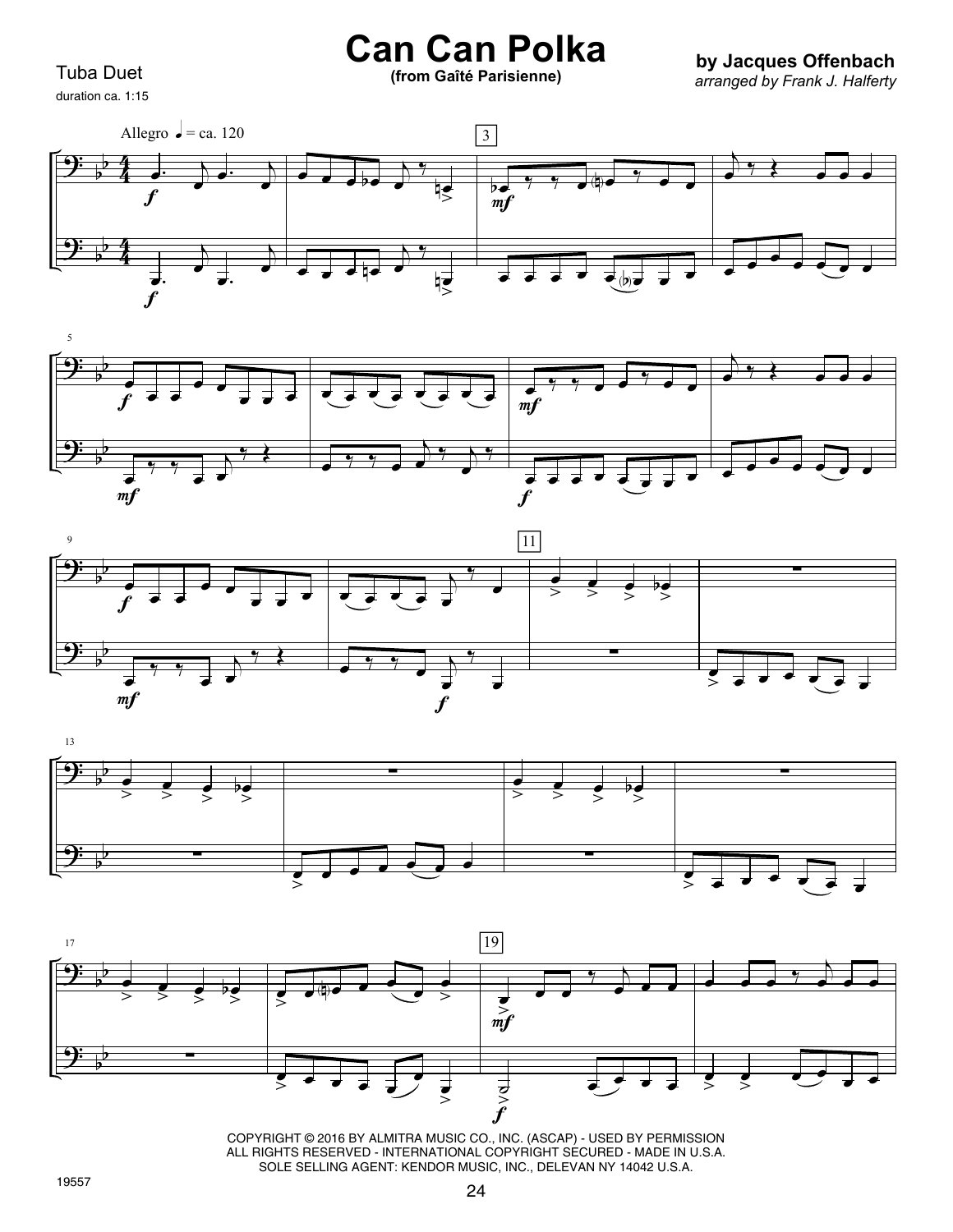









<sup>19557</sup> <sup>25</sup>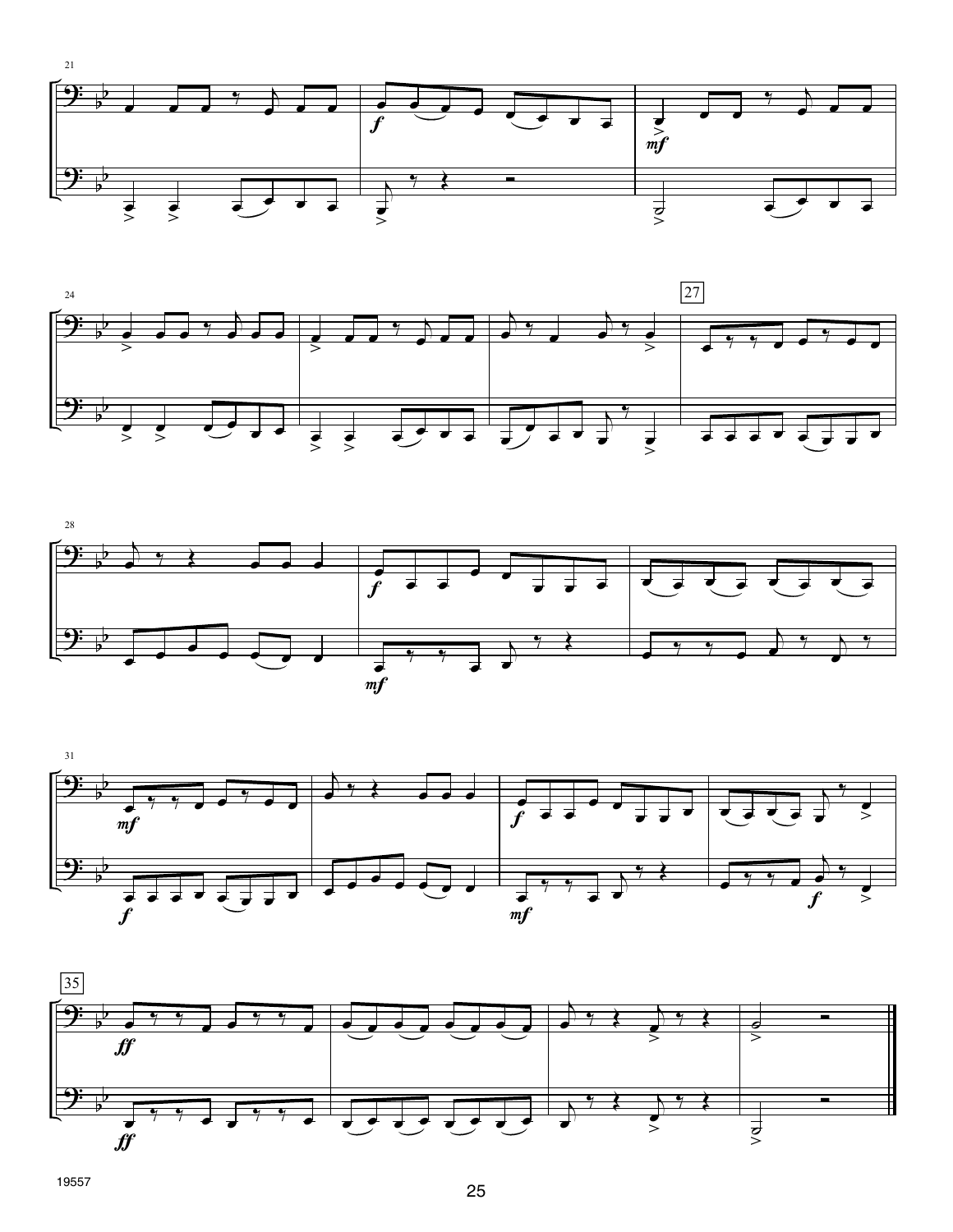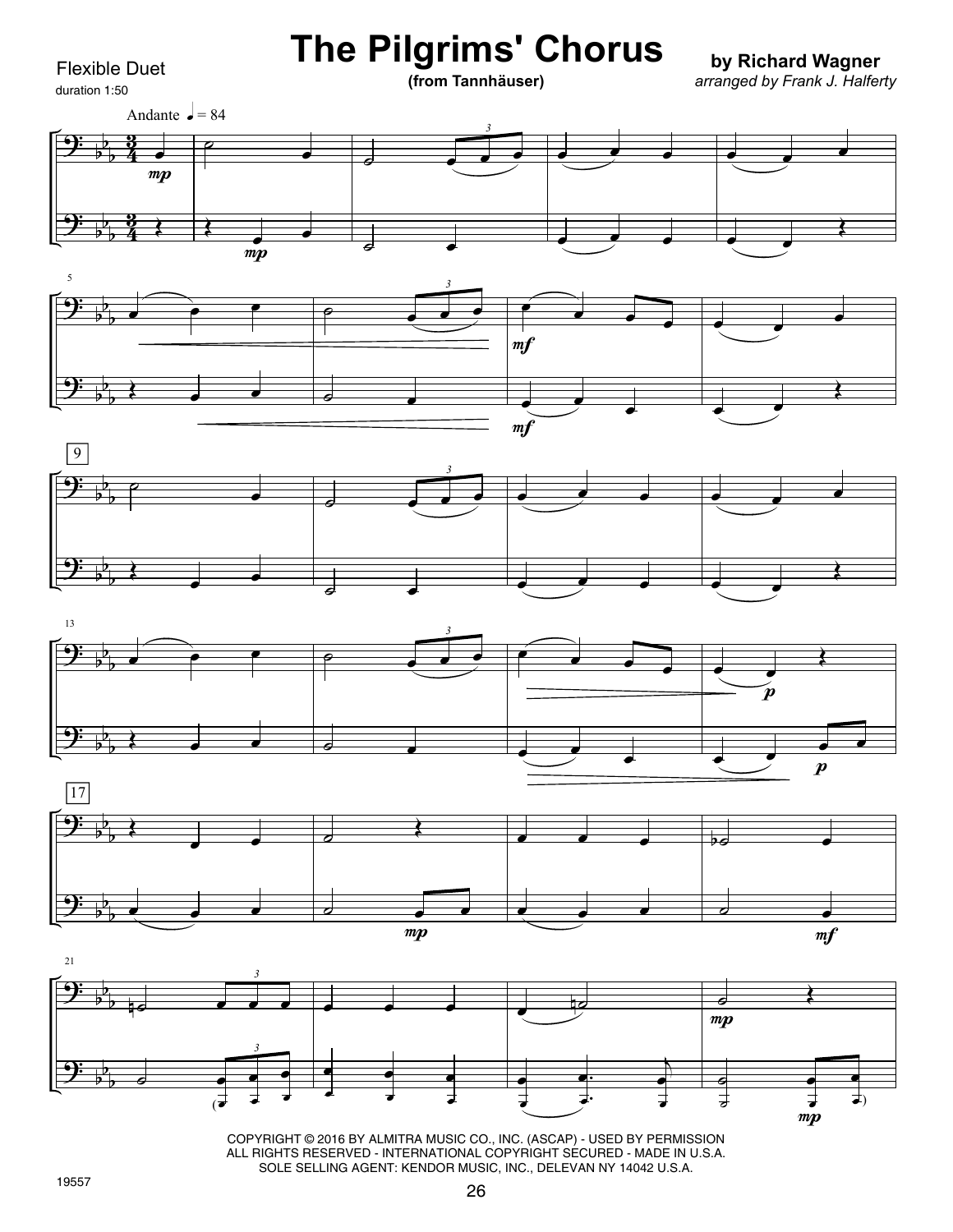









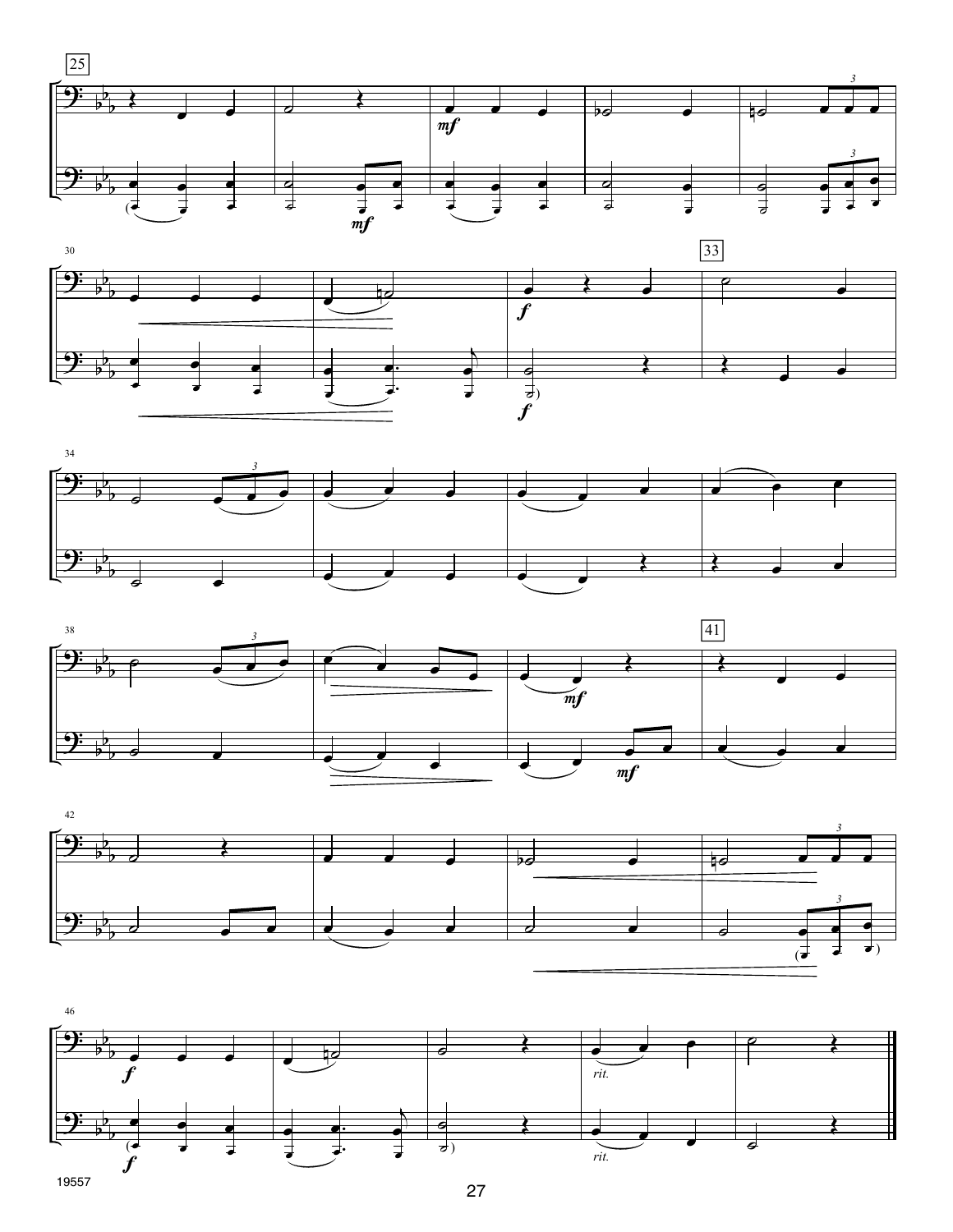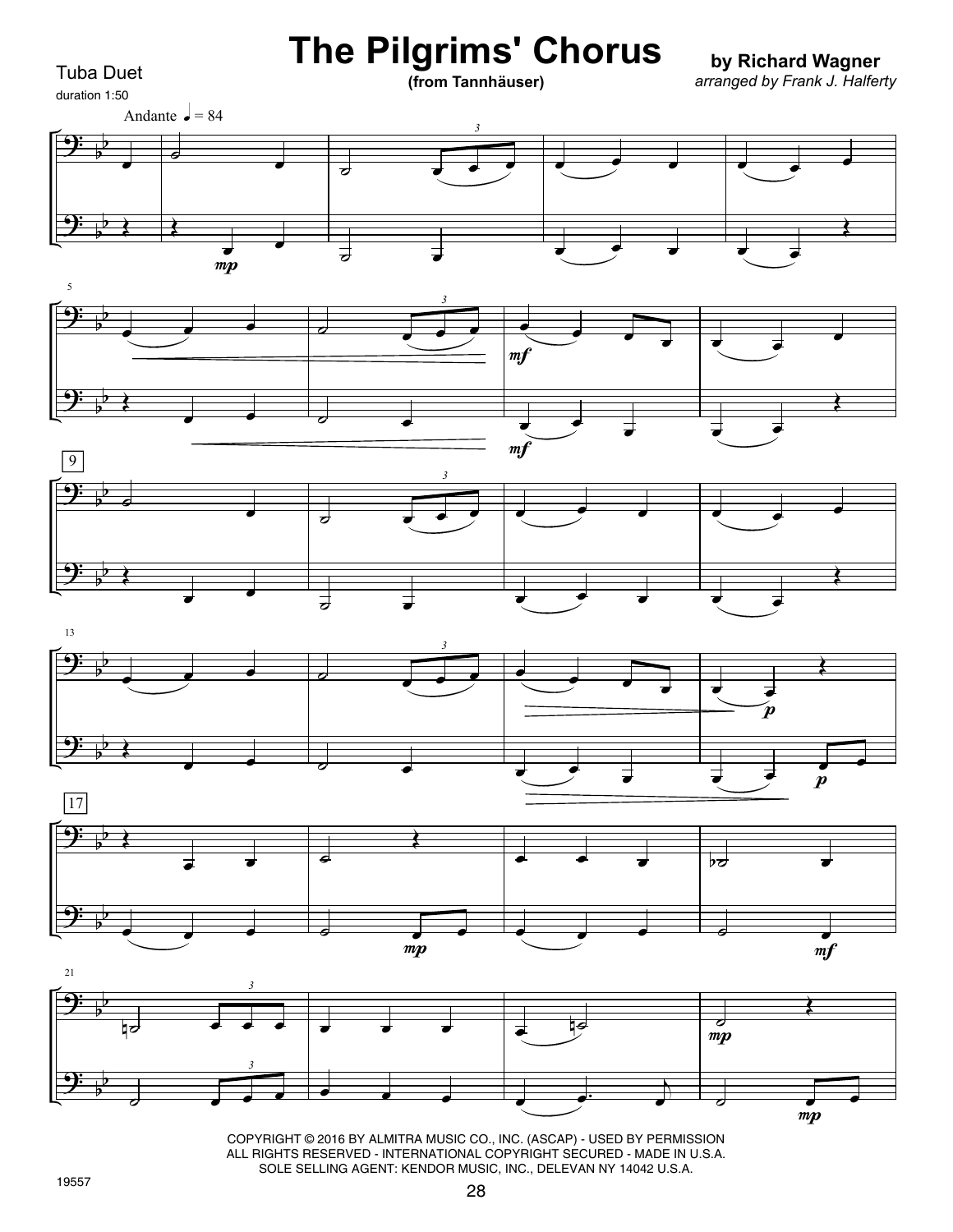









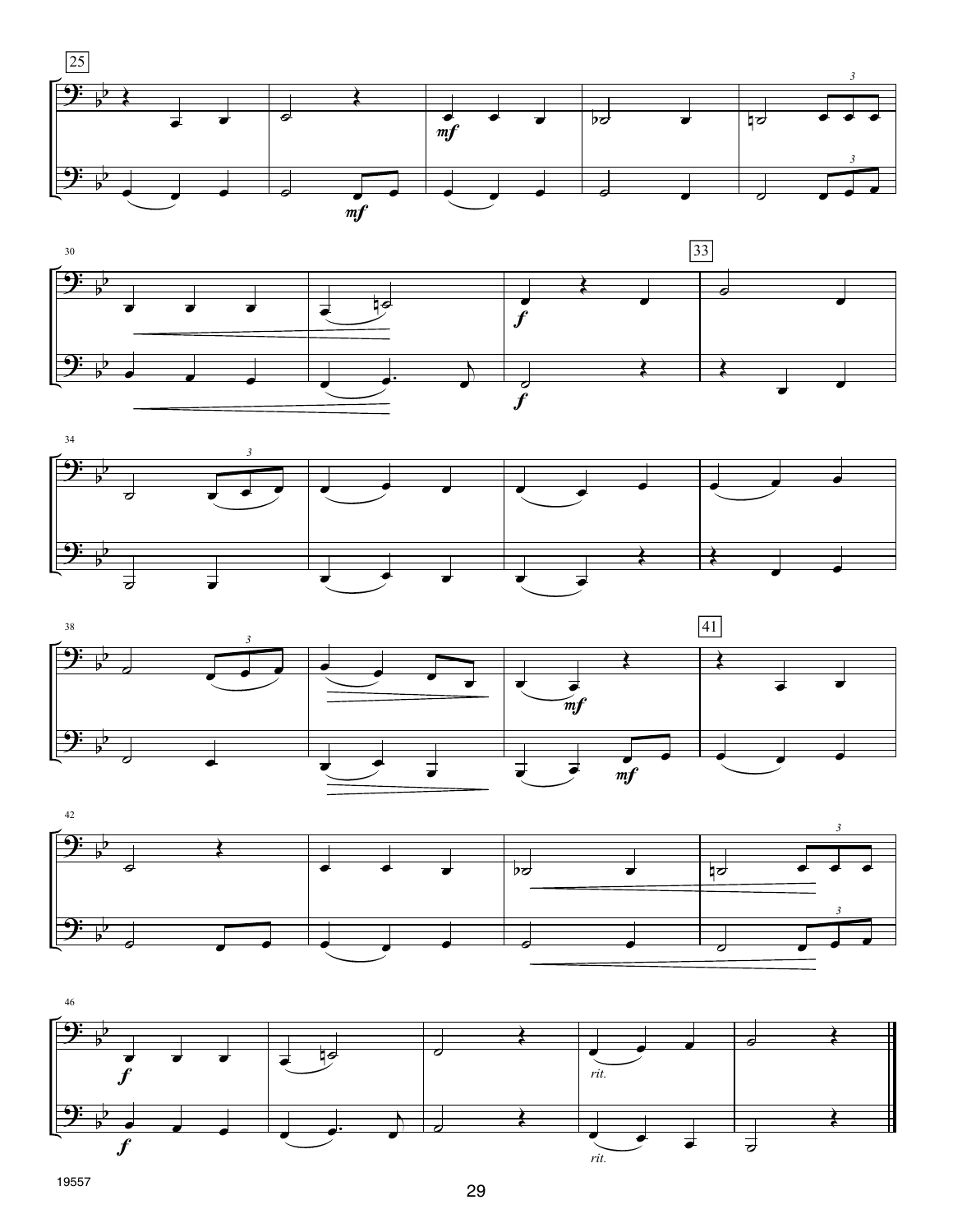Flexible Duet

**by Wolfgang Amadeus Mozart**